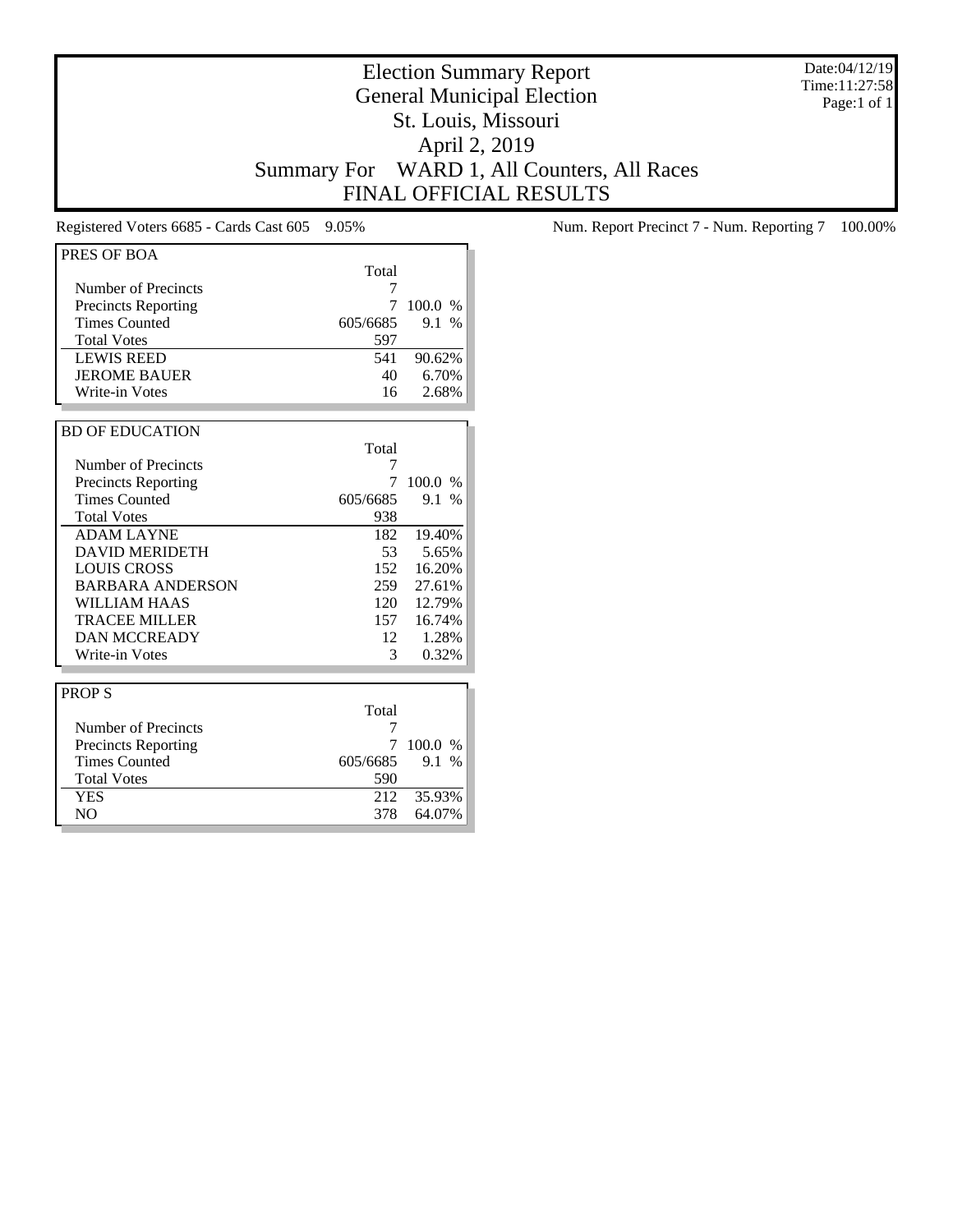Date:04/12/19 Time:11:28:03 Page:1 of 1

# Election Summary Report General Municipal Election St. Louis, Missouri April 2, 2019 Summary For WARD 2, All Counters, All Races FINAL OFFICIAL RESULTS

| PRES OF BOA                                        |            |                 |
|----------------------------------------------------|------------|-----------------|
|                                                    | Total      |                 |
| <b>Number of Precincts</b>                         | 8          |                 |
| <b>Precincts Reporting</b>                         | 8          | 100.0 %         |
| <b>Times Counted</b>                               | 561/5849   | 9.6 %           |
| <b>Total Votes</b>                                 | 545        |                 |
| <b>LEWIS REED</b>                                  | 479        | 87.89%          |
| <b>JEROME BAUER</b>                                | 56         | 10.28%          |
| Write-in Votes                                     | 10         | 1.83%           |
|                                                    |            |                 |
| <b>WD 2 ALDERMAN</b>                               |            |                 |
|                                                    | Total      |                 |
| Number of Precincts                                | 8          |                 |
| <b>Precincts Reporting</b>                         | 8          | 100.0 %         |
| <b>Times Counted</b>                               | 561/5849   | 9.6%            |
| <b>Total Votes</b>                                 | 513        |                 |
| <b>LISA MIDDLEBROOK</b>                            | 498        | 97.08%          |
| Write-in Votes                                     | 15         | 2.92%           |
|                                                    |            |                 |
| <b>BD OF EDUCATION</b>                             |            |                 |
|                                                    |            |                 |
| Number of Precincts                                | Total<br>8 |                 |
|                                                    | 8          | 100.0 %         |
| <b>Precincts Reporting</b><br><b>Times Counted</b> | 561/5849   | 9.6 %           |
| <b>Total Votes</b>                                 | 870        |                 |
|                                                    |            |                 |
| <b>ADAM LAYNE</b><br><b>DAVID MERIDETH</b>         | 204<br>47  | 23.45%<br>5.40% |
| <b>LOUIS CROSS</b>                                 | 152        | 17.47%          |
| <b>BARBARA ANDERSON</b>                            | 242        | 27.82%          |
| <b>WILLIAM HAAS</b>                                | 85         | 9.77%           |
|                                                    |            |                 |
| <b>TRACEE MILLER</b><br><b>DAN MCCREADY</b>        | 119<br>18  | 13.68%          |
| Write-in Votes                                     | 3          | 2.07%<br>0.34%  |
|                                                    |            |                 |
| <b>PROPS</b>                                       |            |                 |
|                                                    | Total      |                 |
| <b>Number of Precincts</b>                         | 8          |                 |
| <b>Precincts Reporting</b>                         | 8          | 100.0 %         |
| <b>Times Counted</b>                               | 561/5849   | 9.6 %           |
|                                                    |            |                 |
| <b>Total Votes</b>                                 | 546        |                 |
| <b>YES</b>                                         | 174        | 31.87%          |
| NO.                                                | 372        | 68.13%          |

Registered Voters 5849 - Cards Cast 561 9.59% Num. Report Precinct 8 - Num. Reporting 8 100.00%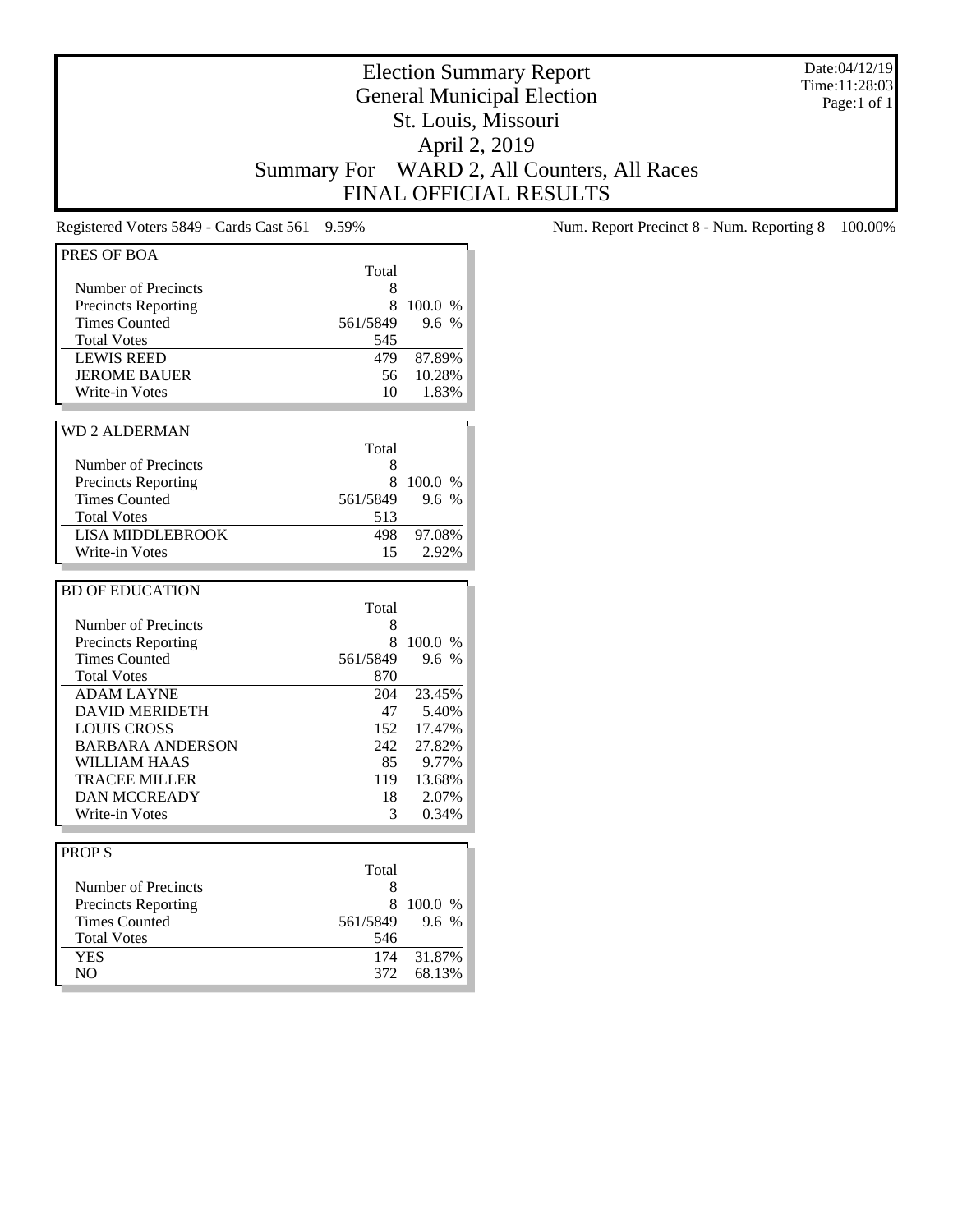Date:04/12/19 Time:11:28:08 Page:1 of 1

# Election Summary Report General Municipal Election St. Louis, Missouri April 2, 2019 Summary For WARD 3, All Counters, All Races FINAL OFFICIAL RESULTS

| PRES OF BOA                |          |            |
|----------------------------|----------|------------|
|                            | Total    |            |
| Number of Precincts        | 9        |            |
| <b>Precincts Reporting</b> | 9        | 100.0 %    |
| <b>Times Counted</b>       | 386/6052 | 6.4%       |
| <b>Total Votes</b>         | 372      |            |
| <b>LEWIS REED</b>          | 305      | 81.99%     |
| <b>JEROME BAUER</b>        | 59       | 15.86%     |
| Write-in Votes             | 8        | 2.15%      |
|                            |          |            |
| <b>BD OF EDUCATION</b>     |          |            |
|                            | Total    |            |
| Number of Precincts        | 9        |            |
| <b>Precincts Reporting</b> | 9        | 100.0 %    |
| <b>Times Counted</b>       | 386/6052 | 6.4%       |
| <b>Total Votes</b>         | 590      |            |
| <b>ADAM LAYNE</b>          | 110      | 18.64%     |
| <b>DAVID MERIDETH</b>      | 61       | 10.34%     |
| <b>LOUIS CROSS</b>         | 74       | 12.54%     |
| <b>BARBARA ANDERSON</b>    | 125      | 21.19%     |
| WILLIAM HAAS               | 71       | 12.03%     |
| TRACEE MILLER              | 135      | 22.88%     |
| <b>DAN MCCREADY</b>        | 10       | 1.69%      |
| Write-in Votes             | 4        | 0.68%      |
|                            |          |            |
| <b>PROPS</b>               |          |            |
|                            | Total    |            |
| Number of Precincts        | 9        |            |
| Precincts Reporting        | Q        | 100.0 $\%$ |

|                            | Total    |            |
|----------------------------|----------|------------|
| Number of Precincts        |          |            |
| <b>Precincts Reporting</b> |          | 9100.0%    |
| <b>Times Counted</b>       | 386/6052 | 6.4 %      |
| <b>Total Votes</b>         | 377      |            |
| <b>YES</b>                 |          | 116 30.77% |
| NO.                        | 261      | 69.23%     |
|                            |          |            |

Registered Voters 6052 - Cards Cast 386 6.38% Num. Report Precinct 9 - Num. Reporting 9 100.00%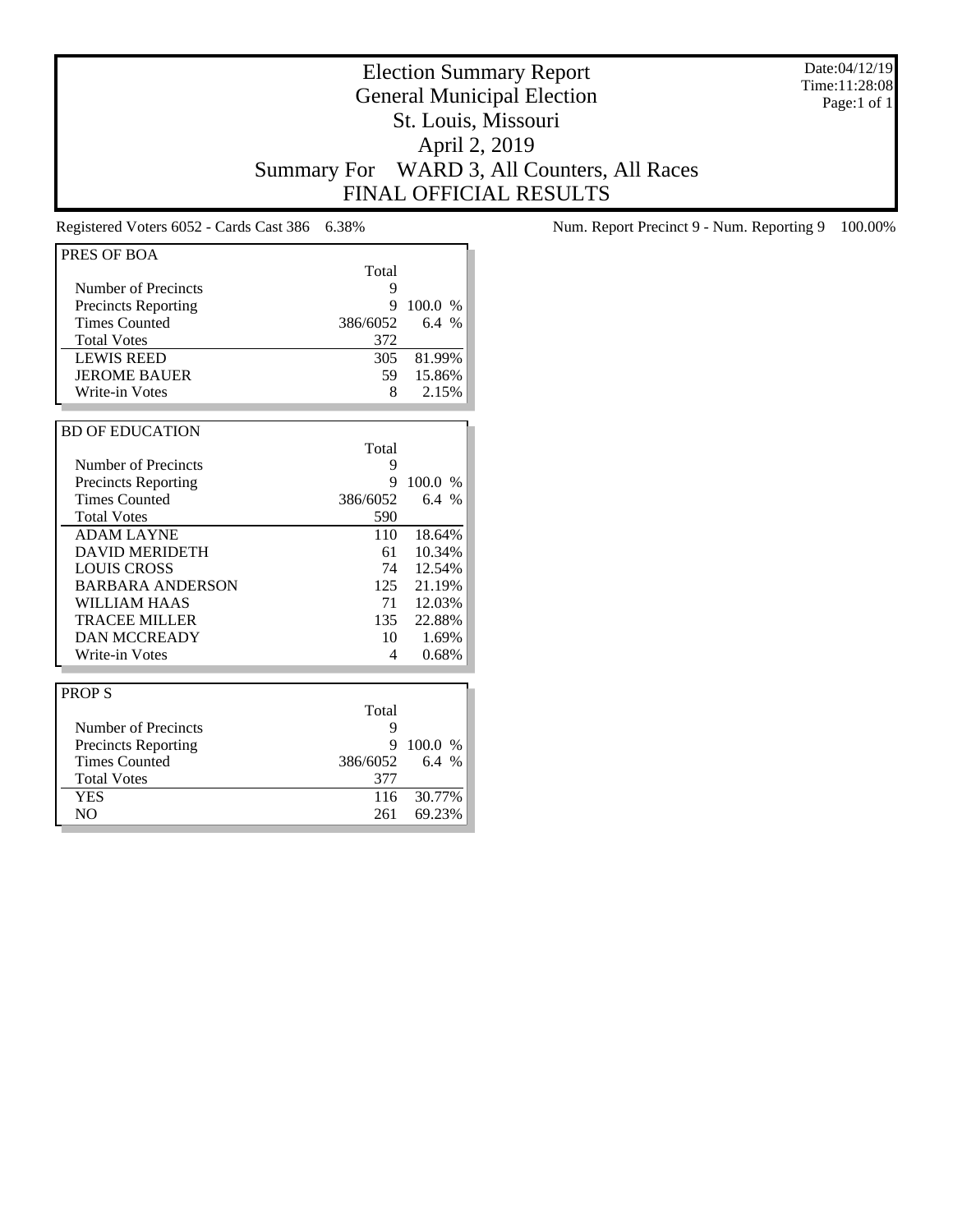Date:04/12/19 Time:11:28:12 Page:1 of 1

# Election Summary Report General Municipal Election St. Louis, Missouri April 2, 2019 Summary For WARD 4, All Counters, All Races FINAL OFFICIAL RESULTS

| PRES OF BOA                |          |         |
|----------------------------|----------|---------|
|                            | Total    |         |
| Number of Precincts        | 10       |         |
| <b>Precincts Reporting</b> | 10       | 100.0 % |
| <b>Times Counted</b>       | 517/6541 | 7.9 %   |
| <b>Total Votes</b>         | 497      |         |
| <b>LEWIS REED</b>          | 439      | 88.33%  |
| <b>JEROME BAUER</b>        | 50       | 10.06%  |
| Write-in Votes             | 8        | 1.61%   |
|                            |          |         |
|                            |          |         |
| <b>WD 4 ALDERMAN</b>       |          |         |
|                            | Total    |         |
| Number of Precincts        | 10       |         |
| <b>Precincts Reporting</b> | 10       | 100.0 % |
| <b>Times Counted</b>       | 517/6541 | 7.9 %   |
| <b>Total Votes</b>         | 475      |         |
| <b>SAMUEL MOORE</b>        | 456      | 96.00%  |
| Write-in Votes             | 19       | 4.00%   |
|                            |          |         |
| <b>BD OF EDUCATION</b>     |          |         |
|                            | Total    |         |
| Number of Precincts        | 10       |         |
| <b>Precincts Reporting</b> | 10       | 100.0 % |
| <b>Times Counted</b>       | 517/6541 | 7.9 %   |
| <b>Total Votes</b>         | 782      |         |
| <b>ADAM LAYNE</b>          | 208      | 26.60%  |
| <b>DAVID MERIDETH</b>      | 52       | 6.65%   |
| <b>LOUIS CROSS</b>         | 117      | 14.96%  |
| <b>BARBARA ANDERSON</b>    | 162      | 20.72%  |
|                            |          | 11.51%  |
| <b>WILLIAM HAAS</b>        | 90       |         |
| <b>TRACEE MILLER</b>       | 130      | 16.62%  |
| <b>DAN MCCREADY</b>        | 17       | 2.17%   |
| Write-in Votes             | 6        | 0.77%   |
|                            |          |         |
| <b>PROPS</b>               |          |         |
|                            | Total    |         |
| <b>Number of Precincts</b> | 10       |         |
| <b>Precincts Reporting</b> | 10       | 100.0 % |
| <b>Times Counted</b>       | 517/6541 | 7.9 %   |
| <b>Total Votes</b>         | 501      |         |
| <b>YES</b>                 | 142      | 28.34%  |
| N <sub>O</sub>             | 359      | 71.66%  |
|                            |          |         |

Registered Voters 6541 - Cards Cast 517 7.90% Num. Report Precinct 10 - Num. Reporting 10 100.00%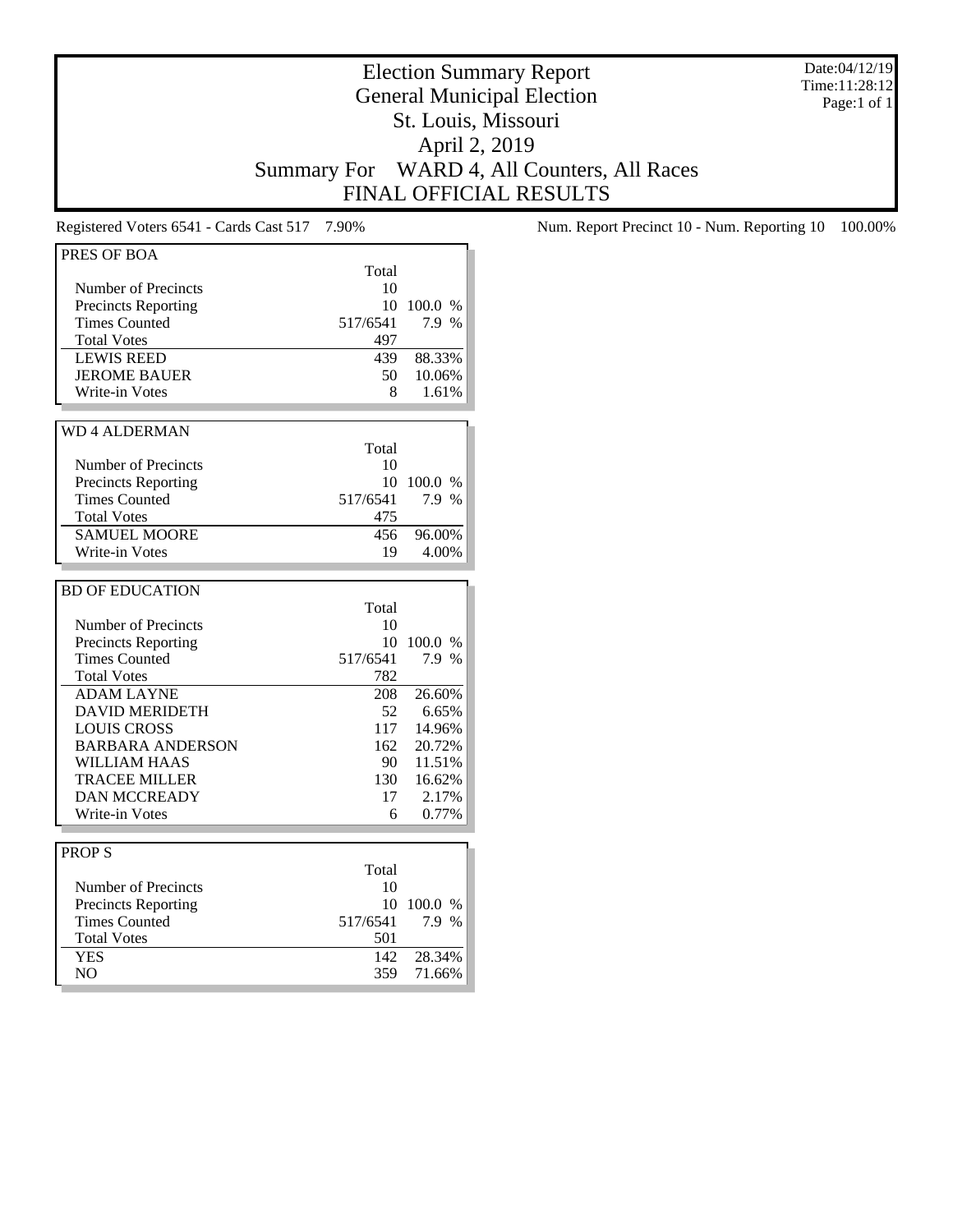Date:04/12/19 Time:11:28:16 Page:1 of 1

# Election Summary Report General Municipal Election St. Louis, Missouri April 2, 2019 Summary For WARD 5, All Counters, All Races FINAL OFFICIAL RESULTS

| PRES OF BOA                |          |         |
|----------------------------|----------|---------|
|                            | Total    |         |
| Number of Precincts        | 8        |         |
| <b>Precincts Reporting</b> | 8        | 100.0%  |
| <b>Times Counted</b>       | 389/6303 | 6.2 %   |
| <b>Total Votes</b>         | 377      |         |
| <b>LEWIS REED</b>          | 316      | 83.82%  |
| <b>JEROME BAUER</b>        | 49       | 13.00%  |
| Write-in Votes             | 12       | 3.18%   |
|                            |          |         |
| <b>BD OF EDUCATION</b>     |          |         |
|                            | Total    |         |
| Number of Precincts        | 8        |         |
| <b>Precincts Reporting</b> | 8        | 100.0%  |
| <b>Times Counted</b>       | 389/6303 | 6.2 %   |
| <b>Total Votes</b>         | 641      |         |
| <b>ADAM LAYNE</b>          | 126      | 19.66%  |
| <b>DAVID MERIDETH</b>      | 50       | 7.80%   |
| <b>LOUIS CROSS</b>         | 70       | 10.92%  |
| <b>BARBARA ANDERSON</b>    | 142      | 22.15%  |
| WILLIAM HAAS               | 87       | 13.57%  |
| <b>TRACEE MILLER</b>       | 136      | 21.22%  |
| <b>DAN MCCREADY</b>        | 25       | 3.90%   |
| Write-in Votes             | 5        | 0.78%   |
|                            |          |         |
| <b>PROPS</b>               |          |         |
|                            | Total    |         |
| Number of Precincts        | 8        |         |
| <b>Precincts Reporting</b> | 8        | 100.0 % |
| <b>Times Counted</b>       | 389/6303 | 6.2 %   |
| <b>Total Votes</b>         | 380      |         |
| <b>YES</b>                 | 175      | 46.05%  |
| N <sub>O</sub>             | 205      | 53.95%  |

Registered Voters 6303 - Cards Cast 389 6.17% Num. Report Precinct 8 - Num. Reporting 8 100.00%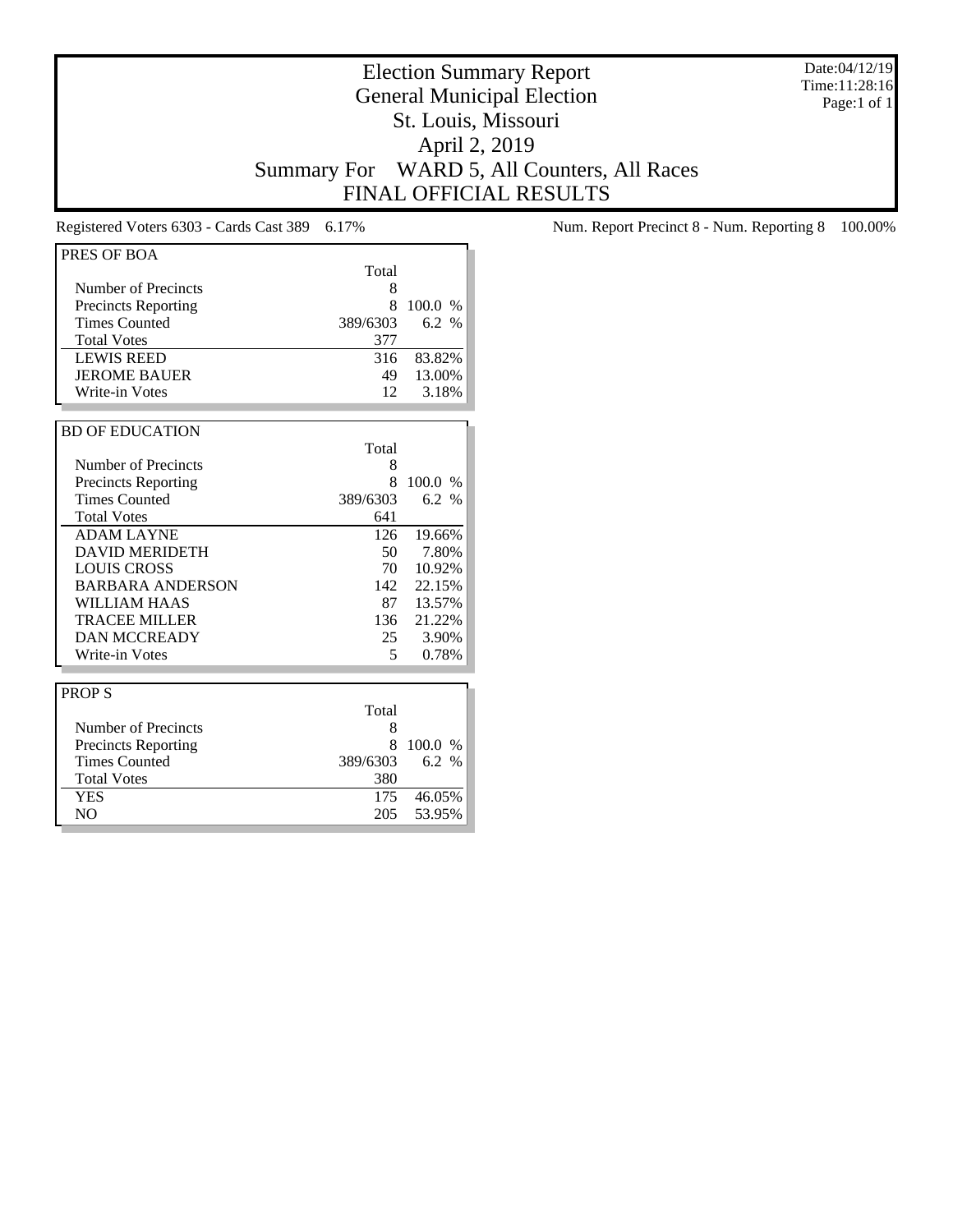Date:04/12/19 Time:11:28:20 Page:1 of 1

# Election Summary Report General Municipal Election St. Louis, Missouri April 2, 2019 Summary For WARD 6, All Counters, All Races FINAL OFFICIAL RESULTS

| PRES OF BOA                |           |                   |
|----------------------------|-----------|-------------------|
|                            | Total     |                   |
| Number of Precincts        | 9         |                   |
| Precincts Reporting        | 9         | 100.0 %           |
| <b>Times Counted</b>       | 1222/8223 | 14.9 %            |
| <b>Total Votes</b>         | 1175      |                   |
| <b>LEWIS REED</b>          | 872       | 74.21%            |
| <b>JEROME BAUER</b>        | 257       | 21.87%            |
| Write-in Votes             | 46        | 3.91%             |
|                            |           |                   |
| <b>WD 6 ALDERMAN</b>       |           |                   |
|                            | Total     |                   |
| Number of Precincts        | 9         |                   |
| <b>Precincts Reporting</b> | 9         | 100.0 %           |
| <b>Times Counted</b>       | 1222/8223 | 14.9 %            |
| <b>Total Votes</b>         | 1189      |                   |
| <b>MICHAEL HEBRON</b>      | 199       | 16.74%            |
| <b>CHRISTINE INGRASSIA</b> | 969       | 81.50%            |
| Write-in Votes             | 21        | 1.77%             |
|                            |           |                   |
|                            |           |                   |
| <b>BD OF EDUCATION</b>     |           |                   |
|                            | Total     |                   |
| Number of Precincts        | 9<br>9    |                   |
| <b>Precincts Reporting</b> |           | 100.0 %<br>14.9 % |
| <b>Times Counted</b>       | 1222/8223 |                   |
| <b>Total Votes</b>         | 2036      |                   |
| <b>ADAM LAYNE</b>          | 428       | 21.02%            |
| <b>DAVID MERIDETH</b>      | 371       | 18.22%            |
| <b>LOUIS CROSS</b>         | 175       | 8.60%             |
| <b>BARBARA ANDERSON</b>    | 333       | 16.36%            |
| <b>WILLIAM HAAS</b>        | 167       | 8.20%             |
| <b>TRACEE MILLER</b>       | 459       | 22.54%            |
| <b>DAN MCCREADY</b>        | 73        | 3.59%             |
| Write-in Votes             | 30        | 1.47%             |
|                            |           |                   |
| <b>PROPS</b>               |           |                   |
|                            | Total     |                   |
| Number of Precincts        | 9         |                   |
| <b>Precincts Reporting</b> | 9         | 100.0 %           |
| <b>Times Counted</b>       | 1222/8223 | 14.9 %            |
| <b>Total Votes</b>         | 1203      |                   |
| <b>YES</b>                 | 685       | 56.94%            |
| N <sub>O</sub>             | 518       | 43.06%            |

Registered Voters 8223 - Cards Cast 1222 14.86% Num. Report Precinct 9 - Num. Reporting 9 100.00%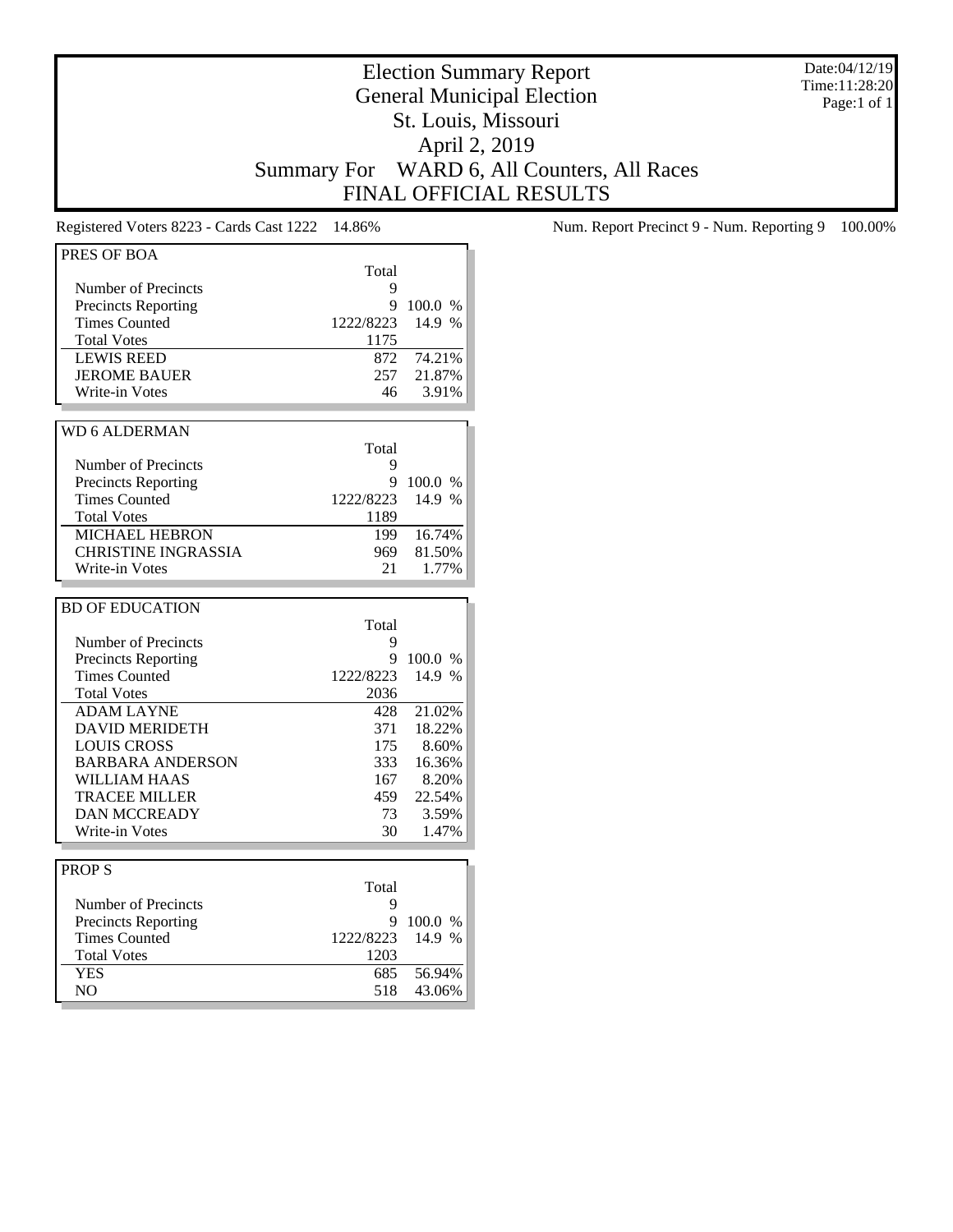Date:04/12/19 Time:11:28:25 Page:1 of 1

# Election Summary Report General Municipal Election St. Louis, Missouri April 2, 2019 Summary For WARD 7, All Counters, All Races FINAL OFFICIAL RESULTS

| PRES OF BOA                |          |               |
|----------------------------|----------|---------------|
|                            | Total    |               |
| Number of Precincts        | 6        |               |
| <b>Precincts Reporting</b> | 6        | 100.0 %       |
| <b>Times Counted</b>       | 681/7849 | 8.7 %         |
| <b>Total Votes</b>         | 655      |               |
| <b>LEWIS REED</b>          | 479      | 73.13%        |
| <b>JEROME BAUER</b>        | 156      | 23.82%        |
| Write-in Votes             | 20       | 3.05%         |
|                            |          |               |
| <b>BD OF EDUCATION</b>     |          |               |
|                            | Total    |               |
| Number of Precincts        | 6        |               |
| <b>Precincts Reporting</b> | 6        | 100.0 %       |
| <b>Times Counted</b>       | 681/7849 | 8.7 %         |
| <b>Total Votes</b>         | 1176     |               |
| <b>ADAM LAYNE</b>          | 250      | 21.26%        |
| <b>DAVID MERIDETH</b>      | 250      | 21.26%        |
| <b>LOUIS CROSS</b>         | 58       | 4.93%         |
| <b>BARBARA ANDERSON</b>    | 184      | 15.65%        |
| WILLIAM HAAS               | 123      | 10.46%        |
| <b>TRACEE MILLER</b>       | 219      | 18.62%        |
| <b>DAN MCCREADY</b>        | 68       | 5.78%         |
| Write-in Votes             | 24       | 2.04%         |
|                            |          |               |
| <b>PROPS</b>               |          |               |
|                            | Total    |               |
| Number of Precincts        | 6        |               |
| <b>Precincts Reporting</b> | 6        | 100.0<br>$\%$ |
| <b>Times Counted</b>       | 681/7849 | 8.7 %         |
| <b>Total Votes</b>         | 674      |               |
| <b>YES</b>                 | 384      | 56.97%        |
| N <sub>O</sub>             | 290      | 43.03%        |

Registered Voters 7849 - Cards Cast 681 8.68% Num. Report Precinct 6 - Num. Reporting 6 100.00%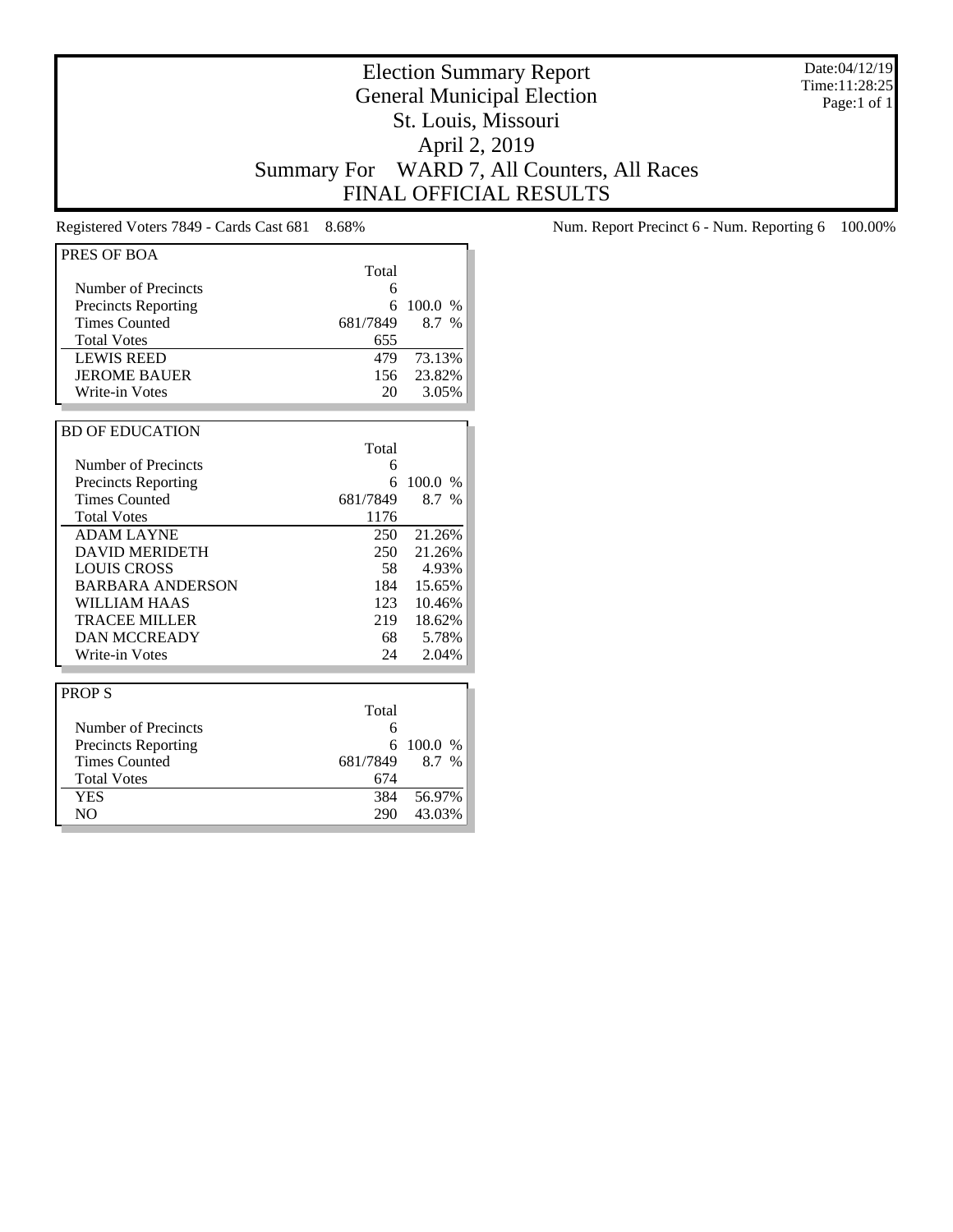Date:04/12/19 Time:11:28:29 Page:1 of 1

# Election Summary Report General Municipal Election St. Louis, Missouri April 2, 2019 Summary For WARD 8, All Counters, All Races FINAL OFFICIAL RESULTS

| PRES OF BOA                                        |                 |         |
|----------------------------------------------------|-----------------|---------|
|                                                    | Total           |         |
| Number of Precincts                                | 9               |         |
|                                                    | 9               | 100.0%  |
| <b>Precincts Reporting</b><br><b>Times Counted</b> |                 | 14.9 %  |
|                                                    | 1241/8308       |         |
| <b>Total Votes</b>                                 | 1160            |         |
| <b>LEWIS REED</b>                                  | 824             | 71.03%  |
| <b>JEROME BAUER</b>                                | 278             | 23.97%  |
| Write-in Votes                                     | 58              | 5.00%   |
|                                                    |                 |         |
| <b>WD 8 ALDERMAN</b>                               |                 |         |
|                                                    | Total           |         |
| <b>Number of Precincts</b>                         | 9               |         |
| <b>Precincts Reporting</b>                         | 9               | 100.0 % |
| <b>Times Counted</b>                               | 1241/8308       | 14.9 %  |
| <b>Total Votes</b>                                 |                 |         |
|                                                    | 1161            |         |
| <b>ANNIE RICE</b>                                  | 1119            | 96.38%  |
| Write-in Votes                                     | 42 <sub>1</sub> | 3.62%   |
|                                                    |                 |         |
| <b>BD OF EDUCATION</b>                             |                 |         |
|                                                    | Total           |         |
| Number of Precincts                                | 9               |         |
| <b>Precincts Reporting</b>                         | 9               | 100.0 % |
| <b>Times Counted</b>                               | 1241/8308       | 14.9 %  |
| <b>Total Votes</b>                                 | 2178            |         |
| <b>ADAM LAYNE</b>                                  | 464             | 21.30%  |
| <b>DAVID MERIDETH</b>                              | 682             | 31.31%  |
| <b>LOUIS CROSS</b>                                 | 86              | 3.95%   |
|                                                    |                 |         |
| <b>BARBARA ANDERSON</b>                            | 286             | 13.13%  |
| <b>WILLIAM HAAS</b>                                | 125             | 5.74%   |
| <b>TRACEE MILLER</b>                               | 402             | 18.46%  |
| <b>DAN MCCREADY</b>                                | 79.             | 3.63%   |
| Write-in Votes                                     | 54              | 2.48%   |
|                                                    |                 |         |
| <b>PROPS</b>                                       |                 |         |
|                                                    | Total           |         |
| Number of Precincts                                | 9               |         |
| <b>Precincts Reporting</b>                         | 9               | 100.0 % |
| <b>Times Counted</b>                               | 1241/8308       | 14.9 %  |
| <b>Total Votes</b>                                 | 1222            |         |
|                                                    |                 |         |
| <b>YES</b>                                         | 873             | 71.44%  |
| NO.                                                | 349             | 28.56%  |

Registered Voters 8308 - Cards Cast 1241 14.94% Num. Report Precinct 9 - Num. Reporting 9 100.00%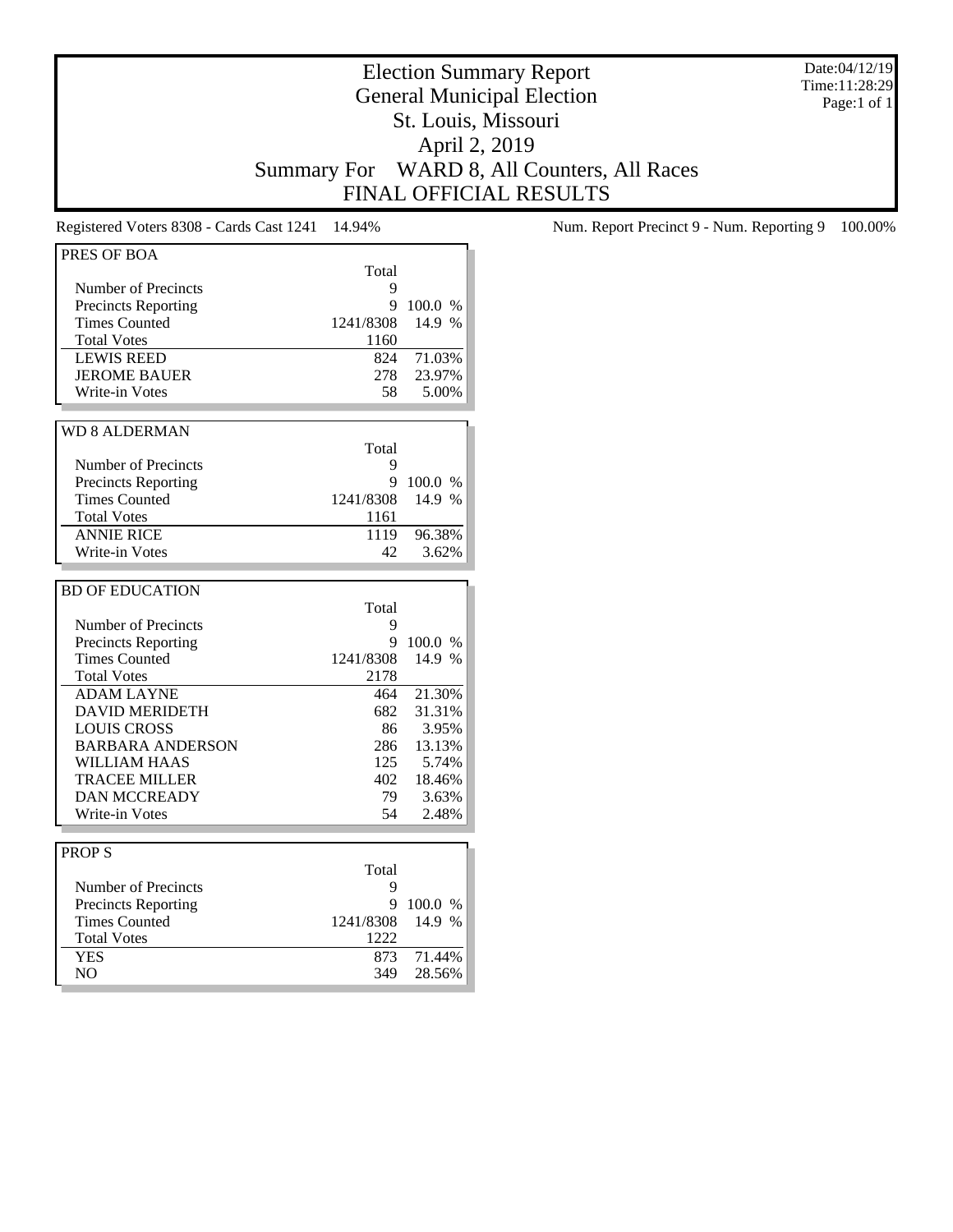Date:04/12/19 Time:11:28:33 Page:1 of 1

# Election Summary Report General Municipal Election St. Louis, Missouri April 2, 2019 Summary For WARD 9, All Counters, All Races FINAL OFFICIAL RESULTS

| PRES OF BOA                |              |         |
|----------------------------|--------------|---------|
|                            | Total        |         |
|                            | 9            |         |
| Number of Precincts        |              |         |
| <b>Precincts Reporting</b> | 9            | 100.0 % |
| <b>Times Counted</b>       | 594/6739     | 8.8 %   |
| <b>Total Votes</b>         | 567          |         |
| <b>LEWIS REED</b>          | 389          | 68.61%  |
| <b>JEROME BAUER</b>        | 145          | 25.57%  |
| Write-in Votes             | 33           | 5.82%   |
|                            |              |         |
| <b>BD OF EDUCATION</b>     |              |         |
|                            | Total        |         |
| Number of Precincts        | 9            |         |
| <b>Precincts Reporting</b> | 9            | 100.0 % |
| <b>Times Counted</b>       | 594/6739     | 8.8 %   |
| <b>Total Votes</b>         | 986          |         |
| <b>ADAM LAYNE</b>          | 187          | 18.97%  |
| <b>DAVID MERIDETH</b>      |              | 16.23%  |
|                            | 160          |         |
| <b>LOUIS CROSS</b>         | 56           | 5.68%   |
| <b>BARBARA ANDERSON</b>    | 172          | 17.44%  |
| WILLIAM HAAS               | 108          | 10.95%  |
| <b>TRACEE MILLER</b>       | 239          | 24.24%  |
| <b>DAN MCCREADY</b>        | 54           | 5.48%   |
| Write-in Votes             | 10           | 1.01%   |
|                            |              |         |
| <b>JR COLLEGE 3</b>        |              |         |
|                            | Total        |         |
| <b>Number of Precincts</b> | 1            |         |
| <b>Precincts Reporting</b> | $\mathbf{1}$ | 100.0 % |
| <b>Times Counted</b>       | 92/1415      | 6.5 %   |
| <b>Total Votes</b>         | 84           |         |
| PAULA SAVARINO             | 32           | 38.10%  |
| <b>ANNE MARSHALL</b>       | 51           | 60.71%  |
|                            |              |         |
| Write-in Votes             | 1            | 1.19%   |
|                            |              |         |
| <b>PROPS</b>               |              |         |
|                            | Total        |         |
| Number of Precincts        | 9            |         |
| <b>Precincts Reporting</b> | 9            | 100.0 % |
| <b>Times Counted</b>       | 594/6739     | 8.8 %   |
| <b>Total Votes</b>         | 580          |         |
| <b>YES</b>                 | 336          | 57.93%  |
| NO                         | 244          | 42.07%  |

Registered Voters 6739 - Cards Cast 594 8.81% Num. Report Precinct 9 - Num. Reporting 9 100.00%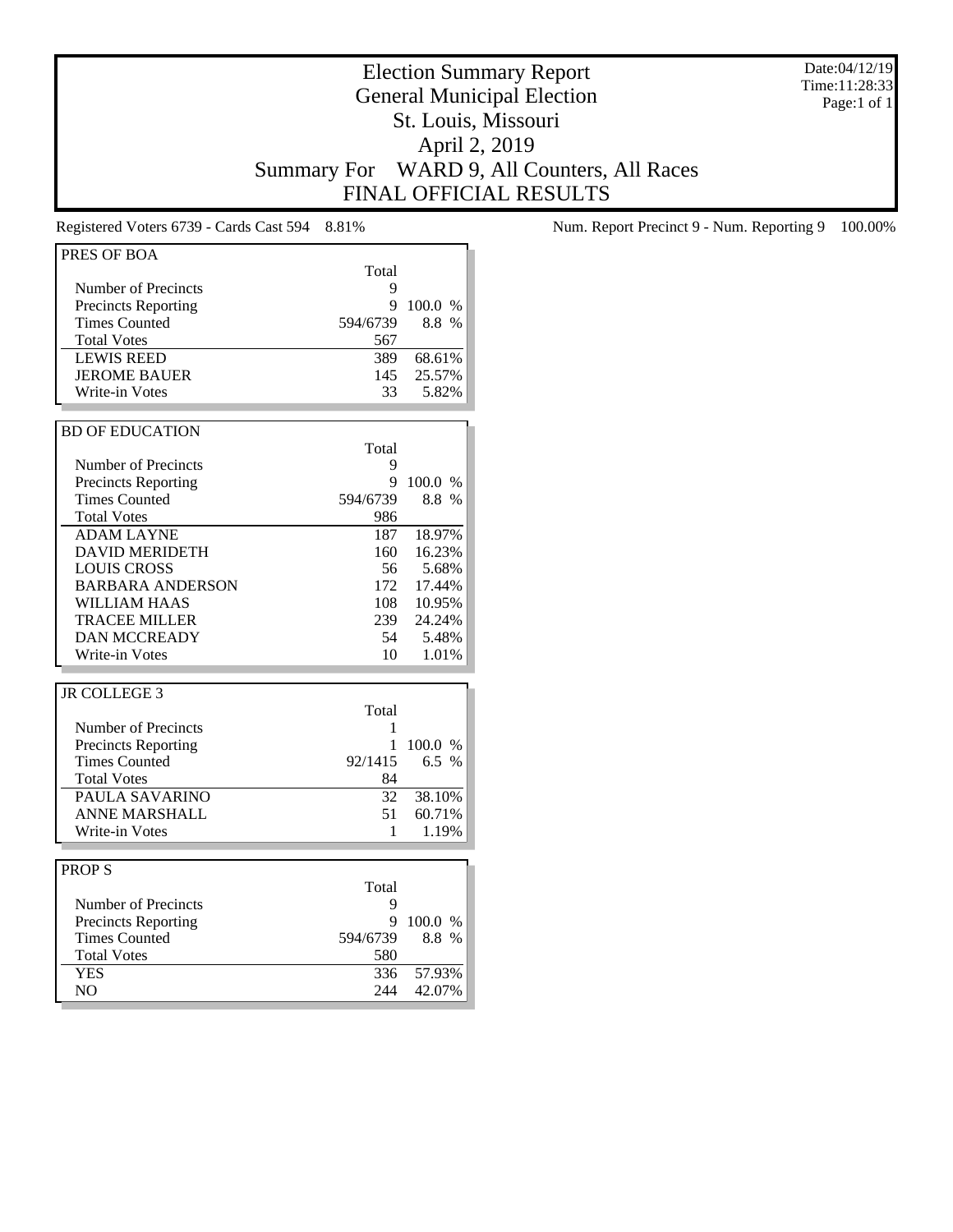Date:04/12/19 Time:11:28:38 Page:1 of 1

# Election Summary Report General Municipal Election St. Louis, Missouri April 2, 2019 Summary For WARD 10, All Counters, All Races FINAL OFFICIAL RESULTS

| PRES OF BOA                |          |         |
|----------------------------|----------|---------|
|                            | Total    |         |
| Number of Precincts        | 9        |         |
| <b>Precincts Reporting</b> | 9        | 100.0 % |
| <b>Times Counted</b>       | 813/7372 | 11.0 %  |
| <b>Total Votes</b>         |          |         |
|                            | 780      |         |
| <b>LEWIS REED</b>          | 608      | 77.95%  |
| <b>JEROME BAUER</b>        | 146      | 18.72%  |
| Write-in Votes             | 26       | 3.33%   |
|                            |          |         |
| <b>WD 10 ALDERMAN</b>      |          |         |
|                            | Total    |         |
| Number of Precincts        | 9        |         |
| <b>Precincts Reporting</b> | 9        | 100.0 % |
| <b>Times Counted</b>       | 813/7372 | 11.0 %  |
| <b>Total Votes</b>         | 744      |         |
| <b>JOSEPH VOLLMER</b>      | 700      | 94.09%  |
| Write-in Votes             | 44       | 5.91%   |
|                            |          |         |
|                            |          |         |
| <b>BD OF EDUCATION</b>     |          |         |
|                            | Total    |         |
| Number of Precincts        | 9        |         |
| <b>Precincts Reporting</b> | 9        | 100.0 % |
| <b>Times Counted</b>       | 813/7372 | 11.0 %  |
| <b>Total Votes</b>         | 1346     |         |
| <b>ADAM LAYNE</b>          | 223      | 16.57%  |
| <b>DAVID MERIDETH</b>      | 259      | 19.24%  |
| <b>LOUIS CROSS</b>         | 56       | 4.16%   |
| <b>BARBARA ANDERSON</b>    | 202      | 15.01%  |
| WILLIAM HAAS               | 187      | 13.89%  |
| <b>TRACEE MILLER</b>       | 317      | 23.55%  |
|                            |          |         |
| <b>DAN MCCREADY</b>        | 89       | 6.61%   |
| Write-in Votes             | 13       | 0.97%   |
|                            |          |         |
| JR COLLEGE 3               |          |         |
|                            | Total    |         |
| Number of Precincts        | 4        |         |
| <b>Precincts Reporting</b> | 4        | 100.0 % |
| <b>Times Counted</b>       | 288/2785 | 10.3 %  |
| <b>Total Votes</b>         | 224      |         |
| PAULA SAVARINO             | 114      | 50.89%  |
| <b>ANNE MARSHALL</b>       | 108      | 48.21%  |
| Write-in Votes             | 2        | 0.89%   |
|                            |          |         |
|                            |          |         |
| <b>PROPS</b>               |          |         |
|                            | Total    |         |
| Number of Precincts        | 9        |         |
| <b>Precincts Reporting</b> | 9        | 100.0 % |
| <b>Times Counted</b>       | 813/7372 | 11.0 %  |
| <b>Total Votes</b>         | 796      |         |
| <b>YES</b>                 | 408      | 51.26%  |
| NO                         | 388      | 48.74%  |
|                            |          |         |

Registered Voters 7372 - Cards Cast 813 11.03% Num. Report Precinct 9 - Num. Reporting 9 100.00%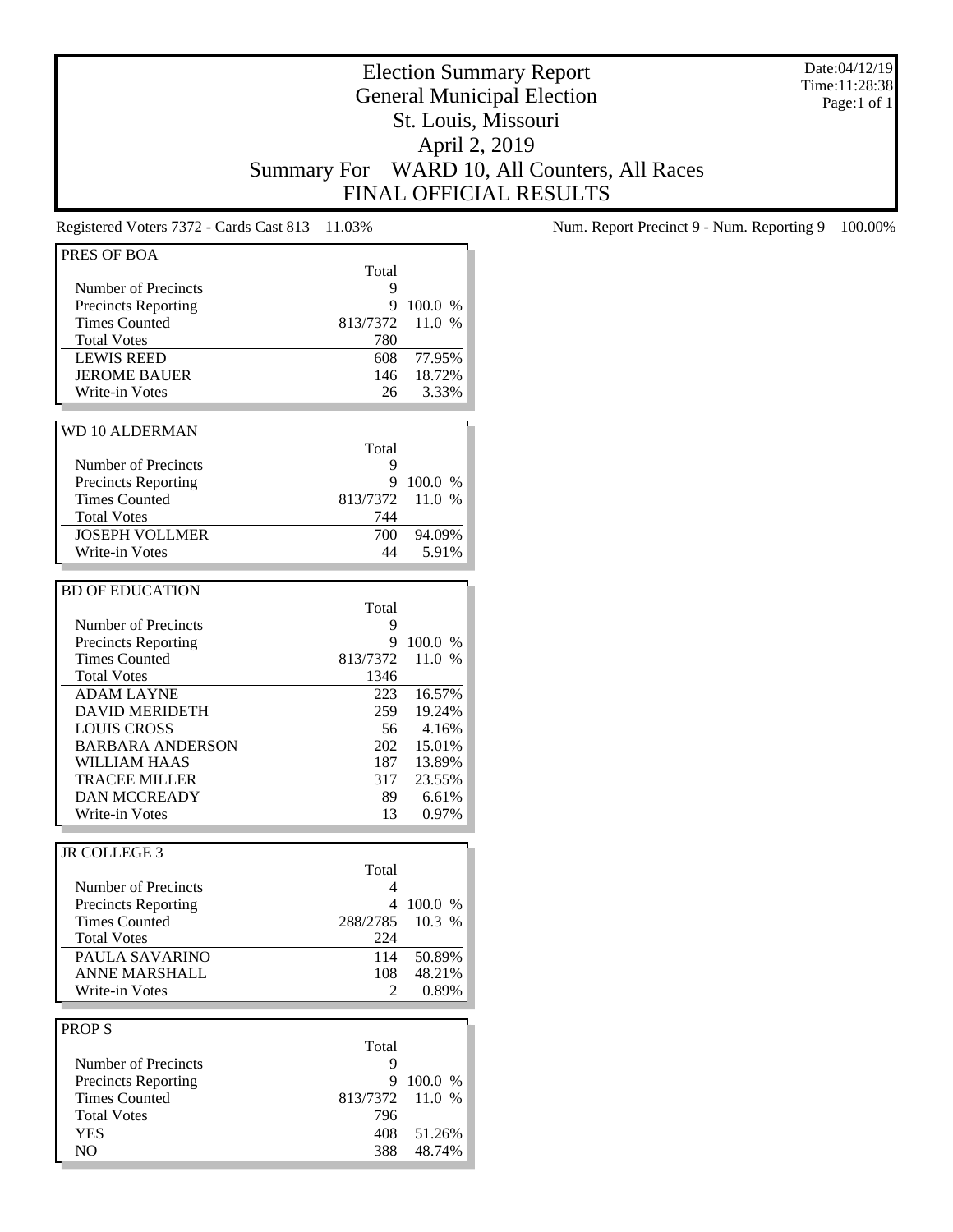Date:04/12/19 Time:11:28:44 Page:1 of 1

# Election Summary Report General Municipal Election St. Louis, Missouri April 2, 2019 Summary For WARD 11, All Counters, All Races FINAL OFFICIAL RESULTS

| PRES OF BOA                  |            |                  |
|------------------------------|------------|------------------|
|                              | Total      |                  |
|                              |            |                  |
| Number of Precincts          | 6          |                  |
| <b>Precincts Reporting</b>   | 6          | 100.0 %          |
| <b>Times Counted</b>         | 596/6281   | 9.5 %            |
| <b>Total Votes</b>           | 580        |                  |
| <b>LEWIS REED</b>            | 413        | 71.21%           |
| <b>JEROME BAUER</b>          | 145        | 25.00%           |
| <b>Write-in Votes</b>        | 22         | 3.79%            |
|                              |            |                  |
| <b>BD OF EDUCATION</b>       |            |                  |
|                              | Total      |                  |
| Number of Precincts          | 6          |                  |
| <b>Precincts Reporting</b>   | 6          | 100.0 %          |
| <b>Times Counted</b>         | 596/6281   | 9.5 %            |
|                              |            |                  |
| <b>Total Votes</b>           | 986        |                  |
| <b>ADAM LAYNE</b>            | 211        | 21.40%           |
| <b>DAVID MERIDETH</b>        | 137        | 13.89%           |
| <b>LOUIS CROSS</b>           | 42         | 4.26%            |
| <b>BARBARA ANDERSON</b>      | 164        | 16.63%           |
| WILLIAM HAAS                 | 155        | 15.72%           |
| TRACEE MILLER                | 202        | 20.49%           |
| <b>DAN MCCREADY</b>          | 70         | 7.10%            |
| Write-in Votes               | 5          | 0.51%            |
|                              |            |                  |
| <b>JR COLLEGE 3</b>          |            |                  |
|                              | Total      |                  |
| Number of Precincts          | 6          |                  |
| <b>Precincts Reporting</b>   | 6          | 100.0 %          |
| <b>Times Counted</b>         | 596/6281   | $9.5\%$          |
|                              |            |                  |
| <b>Total Votes</b>           | 498        |                  |
| PAULA SAVARINO               | 223        | 44.78%           |
| <b>ANNE MARSHALL</b>         | 268        | 53.82%           |
| <b>Write-in Votes</b>        |            |                  |
|                              | 7          | 1.41%            |
|                              |            |                  |
| <b>PROPS</b>                 |            |                  |
|                              | Total      |                  |
| Number of Precincts          | 6          |                  |
| <b>Precincts Reporting</b>   | 6          | 100.0 %          |
| <b>Times Counted</b>         | 596/6281   | 9.5 %            |
|                              |            |                  |
| <b>Total Votes</b>           | 586        |                  |
| <b>YES</b><br>N <sub>O</sub> | 292<br>294 | 49.83%<br>50.17% |

Registered Voters 6281 - Cards Cast 596 9.49% Num. Report Precinct 6 - Num. Reporting 6 100.00%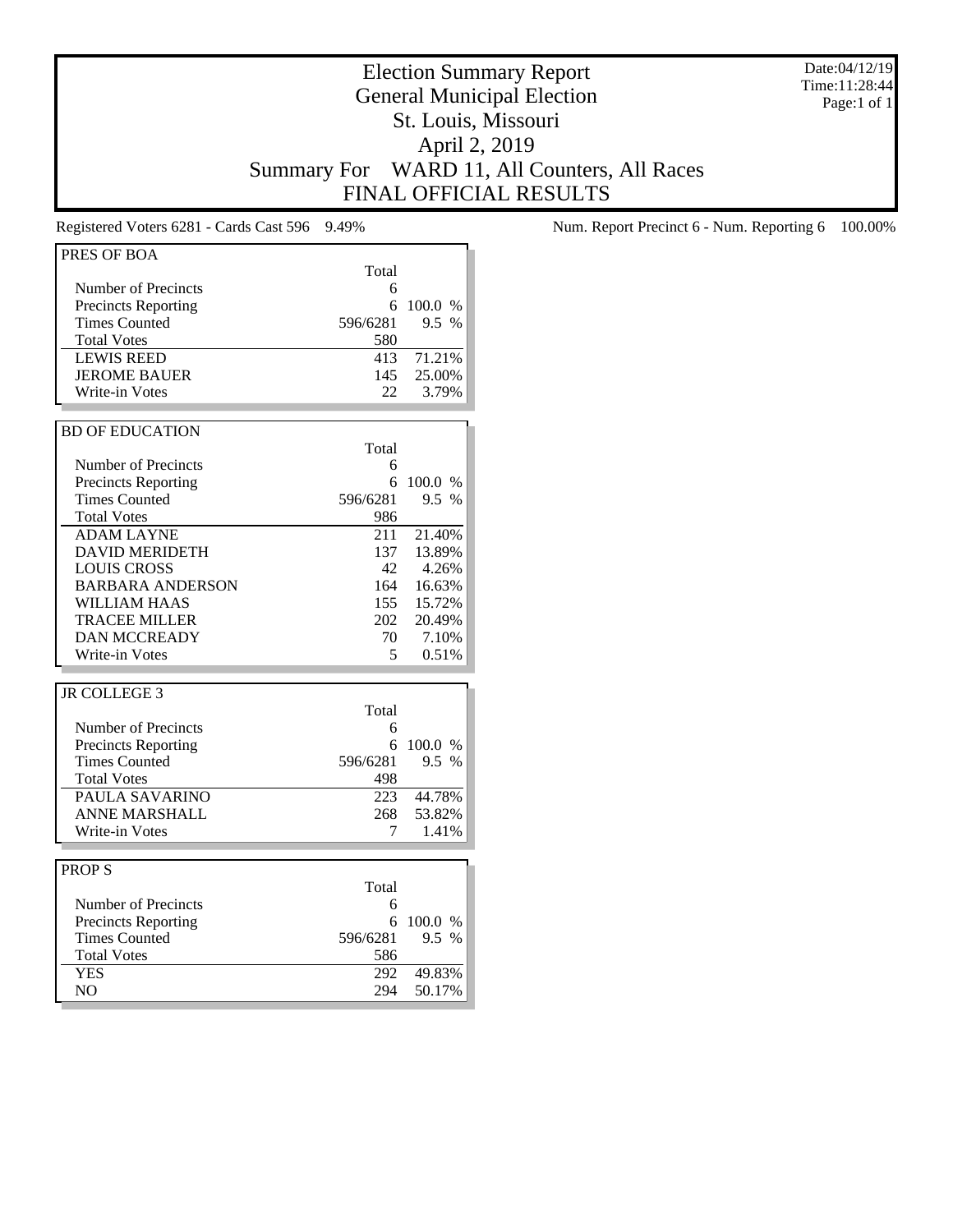Date:04/12/19 Time:11:28:48 Page:1 of 1

# Election Summary Report General Municipal Election St. Louis, Missouri April 2, 2019 Summary For WARD 12, All Counters, All Races FINAL OFFICIAL RESULTS

| PRES OF BOA                |          |         |
|----------------------------|----------|---------|
|                            |          |         |
|                            | Total    |         |
| Number of Precincts        | 8        |         |
| <b>Precincts Reporting</b> | 8        | 100.0 % |
| <b>Times Counted</b>       | 961/8036 | 12.0 %  |
| <b>Total Votes</b>         | 925      |         |
| <b>LEWIS REED</b>          | 724      | 78.27%  |
| <b>JEROME BAUER</b>        | 180      | 19.46%  |
| Write-in Votes             | 21       | 2.27%   |
|                            |          |         |
|                            |          |         |
| <b>WD 12 ALDERMAN</b>      |          |         |
|                            | Total    |         |
| Number of Precincts        | 8        |         |
| <b>Precincts Reporting</b> | 8        | 100.0 % |
| <b>Times Counted</b>       | 961/8036 | 12.0%   |
|                            |          |         |
| <b>Total Votes</b>         | 887      |         |
| <b>LARRY ARNOWITZ</b>      | 853      | 96.17%  |
| <b>Write-in Votes</b>      | 34       | 3.83%   |
|                            |          |         |
| <b>BD OF EDUCATION</b>     |          |         |
|                            | Total    |         |
|                            |          |         |
| Number of Precincts        | 8        |         |
| <b>Precincts Reporting</b> | 8        | 100.0 % |
| <b>Times Counted</b>       | 961/8036 | 12.0 %  |
| <b>Total Votes</b>         | 1564     |         |
| <b>ADAM LAYNE</b>          | 281      | 17.97%  |
| <b>DAVID MERIDETH</b>      | 234      | 14.96%  |
| <b>LOUIS CROSS</b>         | 51       | 3.26%   |
|                            |          |         |
| <b>BARBARA ANDERSON</b>    | 250      | 15.98%  |
| WILLIAM HAAS               | 263      | 16.82%  |
| <b>TRACEE MILLER</b>       | 308      | 19.69%  |
| <b>DAN MCCREADY</b>        | 145      | 9.27%   |
| Write-in Votes             | 32       | 2.05%   |
|                            |          |         |
|                            |          |         |
| JR COLLEGE 3               |          |         |
|                            | Total    |         |
| Number of Precincts        | 8        |         |
| <b>Precincts Reporting</b> | 8        | 100.0 % |
| <b>Times Counted</b>       | 961/8036 | 12.0%   |
| <b>Total Votes</b>         | 792      |         |
| PAULA SAVARINO             | 428      | 54.04%  |
| <b>ANNE MARSHALL</b>       |          |         |
|                            | 350      | 44.19%  |
| Write-in Votes             | 14       | 1.77%   |
|                            |          |         |
| <b>PROPS</b>               |          |         |
|                            | Total    |         |
| Number of Precincts        | 8        |         |
| <b>Precincts Reporting</b> | 8        | 100.0 % |
|                            |          |         |
| <b>Times Counted</b>       | 961/8036 | 12.0 %  |
| <b>Total Votes</b>         | 949      |         |
| <b>YES</b>                 | 435      | 45.84%  |
| NO                         | 514      | 54.16%  |
|                            |          |         |

Registered Voters 8036 - Cards Cast 961 11.96% Num. Report Precinct 8 - Num. Reporting 8 100.00%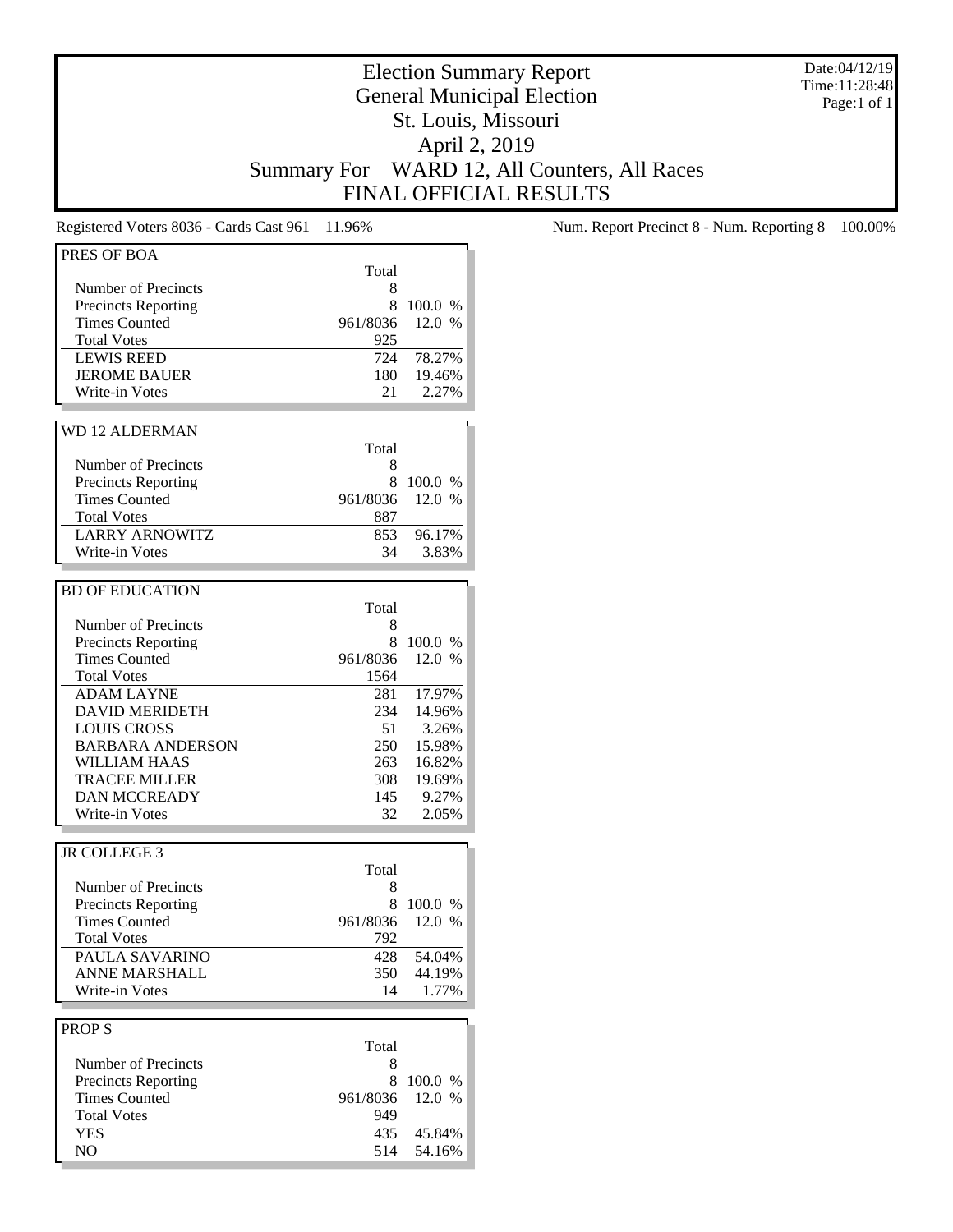Date:04/12/19 Time:11:28:52 Page:1 of 1

# Election Summary Report General Municipal Election St. Louis, Missouri April 2, 2019 Summary For WARD 13, All Counters, All Races FINAL OFFICIAL RESULTS

| PRES OF BOA                |          |         |
|----------------------------|----------|---------|
|                            |          |         |
|                            | Total    |         |
| Number of Precincts        | 6        |         |
| <b>Precincts Reporting</b> | 6        | 100.0 % |
| <b>Times Counted</b>       | 696/7058 | 9.9 %   |
| <b>Total Votes</b>         | 669      |         |
| <b>LEWIS REED</b>          | 482      | 72.05%  |
| <b>JEROME BAUER</b>        | 168      | 25.11%  |
| Write-in Votes             | 19       | 2.84%   |
|                            |          |         |
| <b>BD OF EDUCATION</b>     |          |         |
|                            | Total    |         |
| Number of Precincts        | 6        |         |
| <b>Precincts Reporting</b> | 6        | 100.0 % |
| <b>Times Counted</b>       | 696/7058 | 9.9 %   |
|                            |          |         |
| <b>Total Votes</b>         | 1160     |         |
| <b>ADAM LAYNE</b>          | 212      | 18.28%  |
| <b>DAVID MERIDETH</b>      | 167      | 14.40%  |
| <b>LOUIS CROSS</b>         | 55       | 4.74%   |
| <b>BARBARA ANDERSON</b>    | 205      | 17.67%  |
| <b>WILLIAM HAAS</b>        | 144      | 12.41%  |
| <b>TRACEE MILLER</b>       | 279      | 24.05%  |
| <b>DAN MCCREADY</b>        | 79       | 6.81%   |
| Write-in Votes             | 19       | 1.64%   |
|                            |          |         |
| <b>JR COLLEGE 3</b>        |          |         |
|                            | Total    |         |
| Number of Precincts        | 5        |         |
| <b>Precincts Reporting</b> | 5        | 100.0 % |
| <b>Times Counted</b>       | 694/6991 | 9.9 %   |
| <b>Total Votes</b>         | 596      |         |
| PAULA SAVARINO             |          | 39.77%  |
|                            | 237      |         |
| <b>ANNE MARSHALL</b>       | 349      | 58.56%  |
| Write-in Votes             | 10       | 1.68%   |
|                            |          |         |
| <b>PROPS</b>               |          |         |
|                            | Total    |         |
| Number of Precincts        | 6        |         |
| Precincts Reporting        | 6        | 100.0 % |
| <b>Times Counted</b>       | 696/7058 | 9.9 %   |
| <b>Total Votes</b>         | 691      |         |
| <b>YES</b>                 | 358      | 51.81%  |
| NO                         | 333      | 48.19%  |
|                            |          |         |

Registered Voters 7058 - Cards Cast 696 9.86% Num. Report Precinct 6 - Num. Reporting 6 100.00%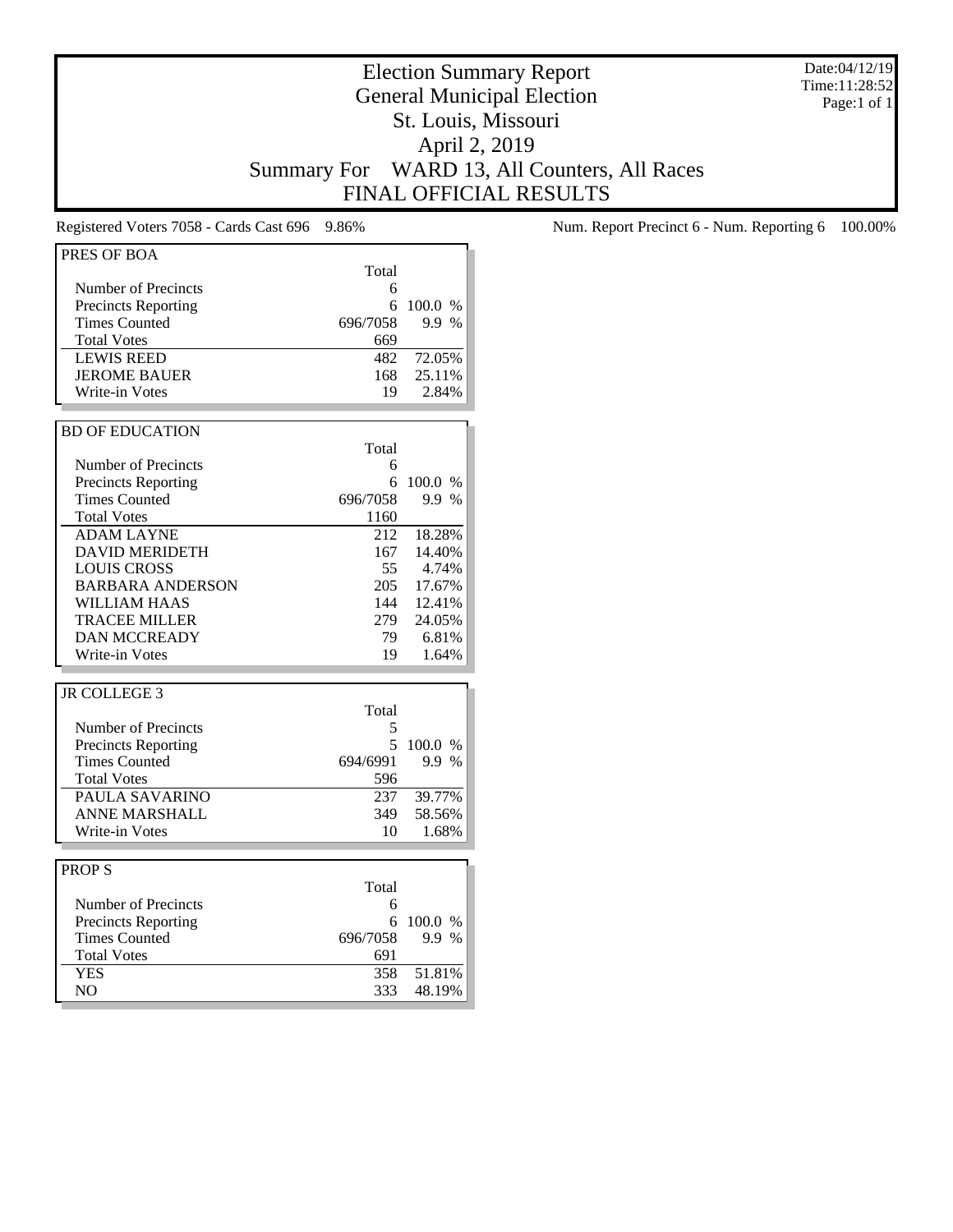Date:04/12/19 Time:11:28:56 Page:1 of 1

# Election Summary Report General Municipal Election St. Louis, Missouri April 2, 2019 Summary For WARD 14, All Counters, All Races FINAL OFFICIAL RESULTS

| Total<br>Number of Precincts<br>9<br>9<br>100.0 %<br><b>Precincts Reporting</b><br><b>Times Counted</b><br>627/6360<br>9.9 %<br><b>Total Votes</b><br>605<br>72.73%<br><b>LEWIS REED</b><br>440<br>24.30%<br><b>JEROME BAUER</b><br>147<br>Write-in Votes<br>2.98%<br>18<br><b>WD 14 ALDERMAN</b><br>Total<br>Number of Precincts<br>9<br><b>Precincts Reporting</b><br>9<br>100.0 %<br><b>Times Counted</b><br>627/6360<br>9.9 %<br><b>Total Votes</b><br>560<br><b>CAROL HOWARD</b><br>504<br>90.00%<br>10.00%<br>Write-in Votes<br>56<br><b>BD OF EDUCATION</b><br>Total<br>Number of Precincts<br>9<br><b>Precincts Reporting</b><br>9<br>100.0 %<br><b>Times Counted</b><br>627/6360<br>9.9 %<br><b>Total Votes</b><br>1062<br><b>ADAM LAYNE</b><br>19.40%<br>206<br>15.35%<br><b>DAVID MERIDETH</b><br>163<br><b>LOUIS CROSS</b><br>52<br>4.90%<br><b>BARBARA ANDERSON</b><br>180<br>16.95%<br><b>WILLIAM HAAS</b><br>146<br>13.75%<br><b>TRACEE MILLER</b><br>230<br>21.66%<br><b>DAN MCCREADY</b><br>6.78%<br>72<br>Write-in Votes<br>13<br>1.22%<br><b>JR COLLEGE 3</b><br>Total<br>Number of Precincts<br>7<br><b>Precincts Reporting</b><br>7<br>100.0 %<br><b>Times Counted</b><br>10.2 %<br>482/4742<br><b>Total Votes</b><br>395<br>PAULA SAVARINO<br>49.37%<br>195<br><b>ANNE MARSHALL</b><br>196<br>49.62%<br>Write-in Votes<br>1.01%<br>4<br><b>PROPS</b><br>Total<br>Number of Precincts<br>9<br><b>Precincts Reporting</b><br>9<br>100.0 %<br><b>Times Counted</b><br>627/6360<br>9.9 %<br><b>Total Votes</b><br>610<br>52.13%<br><b>YES</b><br>318<br>NO<br>47.87%<br>292 | PRES OF BOA |  |
|-----------------------------------------------------------------------------------------------------------------------------------------------------------------------------------------------------------------------------------------------------------------------------------------------------------------------------------------------------------------------------------------------------------------------------------------------------------------------------------------------------------------------------------------------------------------------------------------------------------------------------------------------------------------------------------------------------------------------------------------------------------------------------------------------------------------------------------------------------------------------------------------------------------------------------------------------------------------------------------------------------------------------------------------------------------------------------------------------------------------------------------------------------------------------------------------------------------------------------------------------------------------------------------------------------------------------------------------------------------------------------------------------------------------------------------------------------------------------------------------------------------------------------------------------------------------------------------------------|-------------|--|
|                                                                                                                                                                                                                                                                                                                                                                                                                                                                                                                                                                                                                                                                                                                                                                                                                                                                                                                                                                                                                                                                                                                                                                                                                                                                                                                                                                                                                                                                                                                                                                                               |             |  |
|                                                                                                                                                                                                                                                                                                                                                                                                                                                                                                                                                                                                                                                                                                                                                                                                                                                                                                                                                                                                                                                                                                                                                                                                                                                                                                                                                                                                                                                                                                                                                                                               |             |  |
|                                                                                                                                                                                                                                                                                                                                                                                                                                                                                                                                                                                                                                                                                                                                                                                                                                                                                                                                                                                                                                                                                                                                                                                                                                                                                                                                                                                                                                                                                                                                                                                               |             |  |
|                                                                                                                                                                                                                                                                                                                                                                                                                                                                                                                                                                                                                                                                                                                                                                                                                                                                                                                                                                                                                                                                                                                                                                                                                                                                                                                                                                                                                                                                                                                                                                                               |             |  |
|                                                                                                                                                                                                                                                                                                                                                                                                                                                                                                                                                                                                                                                                                                                                                                                                                                                                                                                                                                                                                                                                                                                                                                                                                                                                                                                                                                                                                                                                                                                                                                                               |             |  |
|                                                                                                                                                                                                                                                                                                                                                                                                                                                                                                                                                                                                                                                                                                                                                                                                                                                                                                                                                                                                                                                                                                                                                                                                                                                                                                                                                                                                                                                                                                                                                                                               |             |  |
|                                                                                                                                                                                                                                                                                                                                                                                                                                                                                                                                                                                                                                                                                                                                                                                                                                                                                                                                                                                                                                                                                                                                                                                                                                                                                                                                                                                                                                                                                                                                                                                               |             |  |
|                                                                                                                                                                                                                                                                                                                                                                                                                                                                                                                                                                                                                                                                                                                                                                                                                                                                                                                                                                                                                                                                                                                                                                                                                                                                                                                                                                                                                                                                                                                                                                                               |             |  |
|                                                                                                                                                                                                                                                                                                                                                                                                                                                                                                                                                                                                                                                                                                                                                                                                                                                                                                                                                                                                                                                                                                                                                                                                                                                                                                                                                                                                                                                                                                                                                                                               |             |  |
|                                                                                                                                                                                                                                                                                                                                                                                                                                                                                                                                                                                                                                                                                                                                                                                                                                                                                                                                                                                                                                                                                                                                                                                                                                                                                                                                                                                                                                                                                                                                                                                               |             |  |
|                                                                                                                                                                                                                                                                                                                                                                                                                                                                                                                                                                                                                                                                                                                                                                                                                                                                                                                                                                                                                                                                                                                                                                                                                                                                                                                                                                                                                                                                                                                                                                                               |             |  |
|                                                                                                                                                                                                                                                                                                                                                                                                                                                                                                                                                                                                                                                                                                                                                                                                                                                                                                                                                                                                                                                                                                                                                                                                                                                                                                                                                                                                                                                                                                                                                                                               |             |  |
|                                                                                                                                                                                                                                                                                                                                                                                                                                                                                                                                                                                                                                                                                                                                                                                                                                                                                                                                                                                                                                                                                                                                                                                                                                                                                                                                                                                                                                                                                                                                                                                               |             |  |
|                                                                                                                                                                                                                                                                                                                                                                                                                                                                                                                                                                                                                                                                                                                                                                                                                                                                                                                                                                                                                                                                                                                                                                                                                                                                                                                                                                                                                                                                                                                                                                                               |             |  |
|                                                                                                                                                                                                                                                                                                                                                                                                                                                                                                                                                                                                                                                                                                                                                                                                                                                                                                                                                                                                                                                                                                                                                                                                                                                                                                                                                                                                                                                                                                                                                                                               |             |  |
|                                                                                                                                                                                                                                                                                                                                                                                                                                                                                                                                                                                                                                                                                                                                                                                                                                                                                                                                                                                                                                                                                                                                                                                                                                                                                                                                                                                                                                                                                                                                                                                               |             |  |
|                                                                                                                                                                                                                                                                                                                                                                                                                                                                                                                                                                                                                                                                                                                                                                                                                                                                                                                                                                                                                                                                                                                                                                                                                                                                                                                                                                                                                                                                                                                                                                                               |             |  |
|                                                                                                                                                                                                                                                                                                                                                                                                                                                                                                                                                                                                                                                                                                                                                                                                                                                                                                                                                                                                                                                                                                                                                                                                                                                                                                                                                                                                                                                                                                                                                                                               |             |  |
|                                                                                                                                                                                                                                                                                                                                                                                                                                                                                                                                                                                                                                                                                                                                                                                                                                                                                                                                                                                                                                                                                                                                                                                                                                                                                                                                                                                                                                                                                                                                                                                               |             |  |
|                                                                                                                                                                                                                                                                                                                                                                                                                                                                                                                                                                                                                                                                                                                                                                                                                                                                                                                                                                                                                                                                                                                                                                                                                                                                                                                                                                                                                                                                                                                                                                                               |             |  |
|                                                                                                                                                                                                                                                                                                                                                                                                                                                                                                                                                                                                                                                                                                                                                                                                                                                                                                                                                                                                                                                                                                                                                                                                                                                                                                                                                                                                                                                                                                                                                                                               |             |  |
|                                                                                                                                                                                                                                                                                                                                                                                                                                                                                                                                                                                                                                                                                                                                                                                                                                                                                                                                                                                                                                                                                                                                                                                                                                                                                                                                                                                                                                                                                                                                                                                               |             |  |
|                                                                                                                                                                                                                                                                                                                                                                                                                                                                                                                                                                                                                                                                                                                                                                                                                                                                                                                                                                                                                                                                                                                                                                                                                                                                                                                                                                                                                                                                                                                                                                                               |             |  |
|                                                                                                                                                                                                                                                                                                                                                                                                                                                                                                                                                                                                                                                                                                                                                                                                                                                                                                                                                                                                                                                                                                                                                                                                                                                                                                                                                                                                                                                                                                                                                                                               |             |  |
|                                                                                                                                                                                                                                                                                                                                                                                                                                                                                                                                                                                                                                                                                                                                                                                                                                                                                                                                                                                                                                                                                                                                                                                                                                                                                                                                                                                                                                                                                                                                                                                               |             |  |
|                                                                                                                                                                                                                                                                                                                                                                                                                                                                                                                                                                                                                                                                                                                                                                                                                                                                                                                                                                                                                                                                                                                                                                                                                                                                                                                                                                                                                                                                                                                                                                                               |             |  |
|                                                                                                                                                                                                                                                                                                                                                                                                                                                                                                                                                                                                                                                                                                                                                                                                                                                                                                                                                                                                                                                                                                                                                                                                                                                                                                                                                                                                                                                                                                                                                                                               |             |  |
|                                                                                                                                                                                                                                                                                                                                                                                                                                                                                                                                                                                                                                                                                                                                                                                                                                                                                                                                                                                                                                                                                                                                                                                                                                                                                                                                                                                                                                                                                                                                                                                               |             |  |
|                                                                                                                                                                                                                                                                                                                                                                                                                                                                                                                                                                                                                                                                                                                                                                                                                                                                                                                                                                                                                                                                                                                                                                                                                                                                                                                                                                                                                                                                                                                                                                                               |             |  |
|                                                                                                                                                                                                                                                                                                                                                                                                                                                                                                                                                                                                                                                                                                                                                                                                                                                                                                                                                                                                                                                                                                                                                                                                                                                                                                                                                                                                                                                                                                                                                                                               |             |  |
|                                                                                                                                                                                                                                                                                                                                                                                                                                                                                                                                                                                                                                                                                                                                                                                                                                                                                                                                                                                                                                                                                                                                                                                                                                                                                                                                                                                                                                                                                                                                                                                               |             |  |
|                                                                                                                                                                                                                                                                                                                                                                                                                                                                                                                                                                                                                                                                                                                                                                                                                                                                                                                                                                                                                                                                                                                                                                                                                                                                                                                                                                                                                                                                                                                                                                                               |             |  |
|                                                                                                                                                                                                                                                                                                                                                                                                                                                                                                                                                                                                                                                                                                                                                                                                                                                                                                                                                                                                                                                                                                                                                                                                                                                                                                                                                                                                                                                                                                                                                                                               |             |  |
|                                                                                                                                                                                                                                                                                                                                                                                                                                                                                                                                                                                                                                                                                                                                                                                                                                                                                                                                                                                                                                                                                                                                                                                                                                                                                                                                                                                                                                                                                                                                                                                               |             |  |
|                                                                                                                                                                                                                                                                                                                                                                                                                                                                                                                                                                                                                                                                                                                                                                                                                                                                                                                                                                                                                                                                                                                                                                                                                                                                                                                                                                                                                                                                                                                                                                                               |             |  |
|                                                                                                                                                                                                                                                                                                                                                                                                                                                                                                                                                                                                                                                                                                                                                                                                                                                                                                                                                                                                                                                                                                                                                                                                                                                                                                                                                                                                                                                                                                                                                                                               |             |  |
|                                                                                                                                                                                                                                                                                                                                                                                                                                                                                                                                                                                                                                                                                                                                                                                                                                                                                                                                                                                                                                                                                                                                                                                                                                                                                                                                                                                                                                                                                                                                                                                               |             |  |
|                                                                                                                                                                                                                                                                                                                                                                                                                                                                                                                                                                                                                                                                                                                                                                                                                                                                                                                                                                                                                                                                                                                                                                                                                                                                                                                                                                                                                                                                                                                                                                                               |             |  |
|                                                                                                                                                                                                                                                                                                                                                                                                                                                                                                                                                                                                                                                                                                                                                                                                                                                                                                                                                                                                                                                                                                                                                                                                                                                                                                                                                                                                                                                                                                                                                                                               |             |  |
|                                                                                                                                                                                                                                                                                                                                                                                                                                                                                                                                                                                                                                                                                                                                                                                                                                                                                                                                                                                                                                                                                                                                                                                                                                                                                                                                                                                                                                                                                                                                                                                               |             |  |
|                                                                                                                                                                                                                                                                                                                                                                                                                                                                                                                                                                                                                                                                                                                                                                                                                                                                                                                                                                                                                                                                                                                                                                                                                                                                                                                                                                                                                                                                                                                                                                                               |             |  |
|                                                                                                                                                                                                                                                                                                                                                                                                                                                                                                                                                                                                                                                                                                                                                                                                                                                                                                                                                                                                                                                                                                                                                                                                                                                                                                                                                                                                                                                                                                                                                                                               |             |  |
|                                                                                                                                                                                                                                                                                                                                                                                                                                                                                                                                                                                                                                                                                                                                                                                                                                                                                                                                                                                                                                                                                                                                                                                                                                                                                                                                                                                                                                                                                                                                                                                               |             |  |
|                                                                                                                                                                                                                                                                                                                                                                                                                                                                                                                                                                                                                                                                                                                                                                                                                                                                                                                                                                                                                                                                                                                                                                                                                                                                                                                                                                                                                                                                                                                                                                                               |             |  |
|                                                                                                                                                                                                                                                                                                                                                                                                                                                                                                                                                                                                                                                                                                                                                                                                                                                                                                                                                                                                                                                                                                                                                                                                                                                                                                                                                                                                                                                                                                                                                                                               |             |  |
|                                                                                                                                                                                                                                                                                                                                                                                                                                                                                                                                                                                                                                                                                                                                                                                                                                                                                                                                                                                                                                                                                                                                                                                                                                                                                                                                                                                                                                                                                                                                                                                               |             |  |
|                                                                                                                                                                                                                                                                                                                                                                                                                                                                                                                                                                                                                                                                                                                                                                                                                                                                                                                                                                                                                                                                                                                                                                                                                                                                                                                                                                                                                                                                                                                                                                                               |             |  |
|                                                                                                                                                                                                                                                                                                                                                                                                                                                                                                                                                                                                                                                                                                                                                                                                                                                                                                                                                                                                                                                                                                                                                                                                                                                                                                                                                                                                                                                                                                                                                                                               |             |  |
|                                                                                                                                                                                                                                                                                                                                                                                                                                                                                                                                                                                                                                                                                                                                                                                                                                                                                                                                                                                                                                                                                                                                                                                                                                                                                                                                                                                                                                                                                                                                                                                               |             |  |
|                                                                                                                                                                                                                                                                                                                                                                                                                                                                                                                                                                                                                                                                                                                                                                                                                                                                                                                                                                                                                                                                                                                                                                                                                                                                                                                                                                                                                                                                                                                                                                                               |             |  |
|                                                                                                                                                                                                                                                                                                                                                                                                                                                                                                                                                                                                                                                                                                                                                                                                                                                                                                                                                                                                                                                                                                                                                                                                                                                                                                                                                                                                                                                                                                                                                                                               |             |  |
|                                                                                                                                                                                                                                                                                                                                                                                                                                                                                                                                                                                                                                                                                                                                                                                                                                                                                                                                                                                                                                                                                                                                                                                                                                                                                                                                                                                                                                                                                                                                                                                               |             |  |
|                                                                                                                                                                                                                                                                                                                                                                                                                                                                                                                                                                                                                                                                                                                                                                                                                                                                                                                                                                                                                                                                                                                                                                                                                                                                                                                                                                                                                                                                                                                                                                                               |             |  |
|                                                                                                                                                                                                                                                                                                                                                                                                                                                                                                                                                                                                                                                                                                                                                                                                                                                                                                                                                                                                                                                                                                                                                                                                                                                                                                                                                                                                                                                                                                                                                                                               |             |  |
|                                                                                                                                                                                                                                                                                                                                                                                                                                                                                                                                                                                                                                                                                                                                                                                                                                                                                                                                                                                                                                                                                                                                                                                                                                                                                                                                                                                                                                                                                                                                                                                               |             |  |
|                                                                                                                                                                                                                                                                                                                                                                                                                                                                                                                                                                                                                                                                                                                                                                                                                                                                                                                                                                                                                                                                                                                                                                                                                                                                                                                                                                                                                                                                                                                                                                                               |             |  |
|                                                                                                                                                                                                                                                                                                                                                                                                                                                                                                                                                                                                                                                                                                                                                                                                                                                                                                                                                                                                                                                                                                                                                                                                                                                                                                                                                                                                                                                                                                                                                                                               |             |  |
|                                                                                                                                                                                                                                                                                                                                                                                                                                                                                                                                                                                                                                                                                                                                                                                                                                                                                                                                                                                                                                                                                                                                                                                                                                                                                                                                                                                                                                                                                                                                                                                               |             |  |
|                                                                                                                                                                                                                                                                                                                                                                                                                                                                                                                                                                                                                                                                                                                                                                                                                                                                                                                                                                                                                                                                                                                                                                                                                                                                                                                                                                                                                                                                                                                                                                                               |             |  |

Registered Voters 6360 - Cards Cast 627 9.86% Num. Report Precinct 9 - Num. Reporting 9 100.00%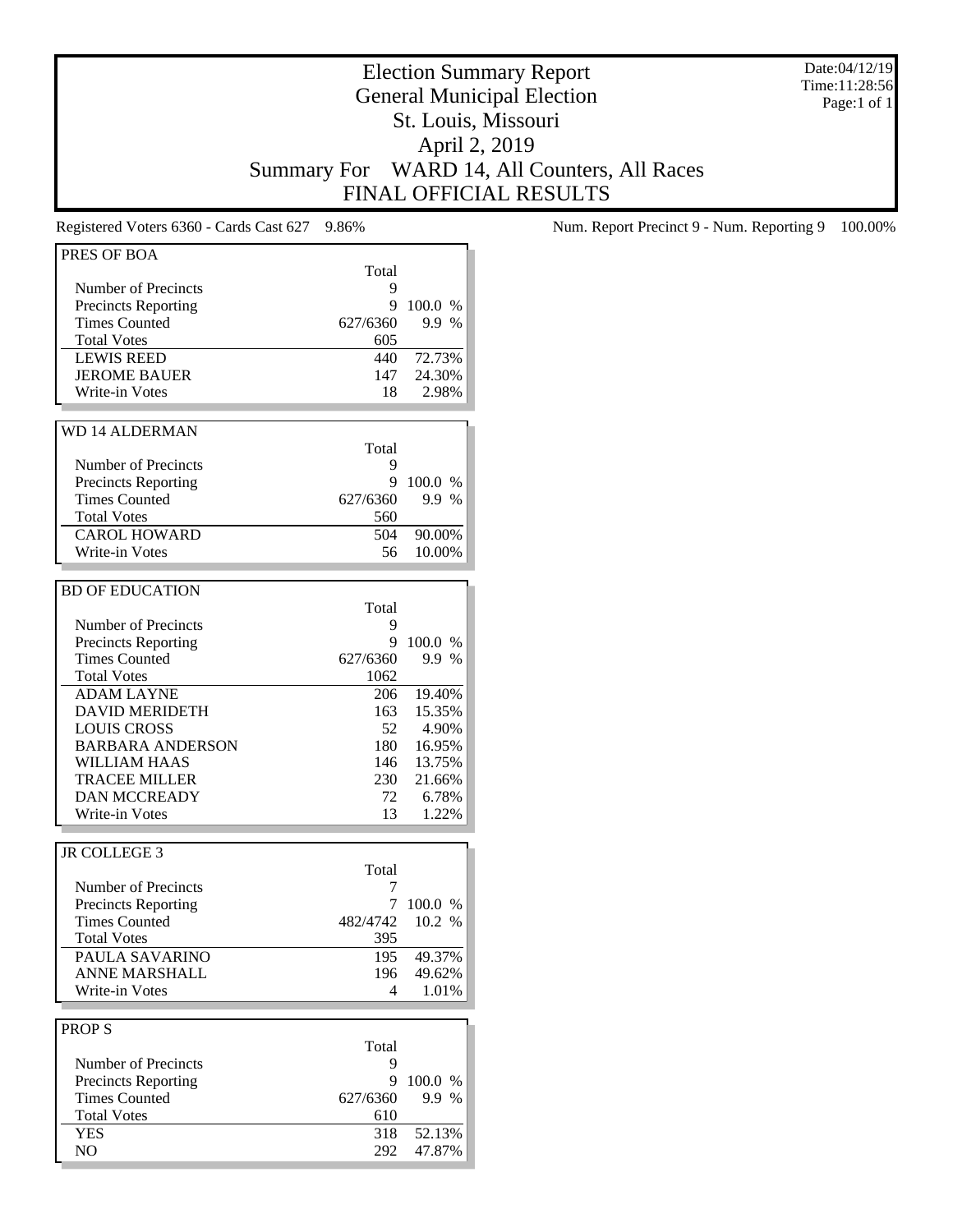Date:04/12/19 Time:11:29:00 Page:1 of 1

# Election Summary Report General Municipal Election St. Louis, Missouri April 2, 2019 Summary For WARD 15, All Counters, All Races FINAL OFFICIAL RESULTS

| PRES OF BOA                |          |         |
|----------------------------|----------|---------|
|                            | Total    |         |
| Number of Precincts        | 7        |         |
| <b>Precincts Reporting</b> | 7        | 100.0 % |
| <b>Times Counted</b>       | 845/7433 | 11.4 %  |
| <b>Total Votes</b>         | 805      |         |
| <b>LEWIS REED</b>          | 491      | 60.99%  |
| <b>JEROME BAUER</b>        | 232      | 28.82%  |
| Write-in Votes             | 82       | 10.19%  |
|                            |          |         |
| <b>BD OF EDUCATION</b>     |          |         |
|                            | Total    |         |
| Number of Precincts        | 7        |         |
| <b>Precincts Reporting</b> | 7        | 100.0 % |
| <b>Times Counted</b>       | 845/7433 | 11.4 %  |
| <b>Total Votes</b>         | 1475     |         |
| <b>ADAM LAYNE</b>          | 347      | 23.53%  |
| <b>DAVID MERIDETH</b>      | 393      | 26.64%  |
| <b>LOUIS CROSS</b>         | 68       | 4.61%   |
| <b>BARBARA ANDERSON</b>    | 165      | 11.19%  |
| WILLIAM HAAS               | 94       | 6.37%   |
| <b>TRACEE MILLER</b>       | 332      | 22.51%  |
| <b>DAN MCCREADY</b>        | 45       | 3.05%   |
| Write-in Votes             | 31       | 2.10%   |
|                            |          |         |
| <b>PROPS</b>               |          |         |
|                            | Total    |         |
| Number of Precincts        | 7        |         |
| <b>Precincts Reporting</b> | 7        | 100.0 % |
| <b>Times Counted</b>       | 845/7433 | 11.4 %  |
| <b>Total Votes</b>         | 828      |         |
| <b>YES</b>                 | 516      | 62.32%  |
| N <sub>O</sub>             | 312      | 37.68%  |

Registered Voters 7433 - Cards Cast 845 11.37% Num. Report Precinct 7 - Num. Reporting 7 100.00%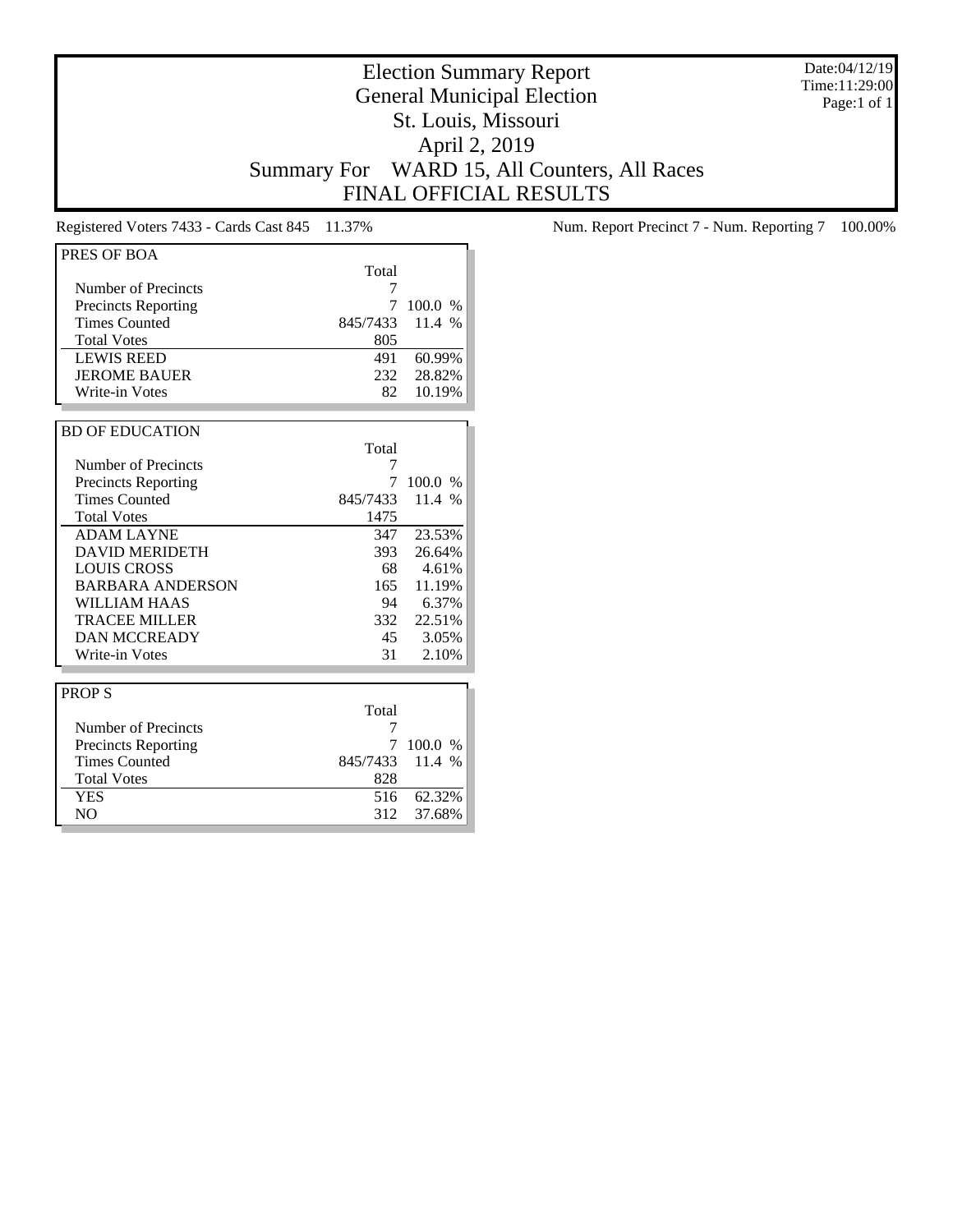Date:04/12/19 Time:11:29:04 Page:1 of 1

# Election Summary Report General Municipal Election St. Louis, Missouri April 2, 2019 Summary For WARD 16, All Counters, All Races FINAL OFFICIAL RESULTS

| PRES OF BOA                |           |         |
|----------------------------|-----------|---------|
|                            | Total     |         |
| Number of Precincts        | 8         |         |
| <b>Precincts Reporting</b> | 8         | 100.0 % |
| <b>Times Counted</b>       | 1207/8623 | 14.0 %  |
|                            |           |         |
| <b>Total Votes</b>         | 1166      |         |
| <b>LEWIS REED</b>          | 959       | 82.25%  |
| <b>JEROME BAUER</b>        | 185       | 15.87%  |
| Write-in Votes             | 22        | 1.89%   |
|                            |           |         |
| <b>WD 16 ALDERMAN</b>      |           |         |
|                            | Total     |         |
| Number of Precincts        | 8         |         |
| <b>Precincts Reporting</b> | 8         | 100.0 % |
| <b>Times Counted</b>       | 1207/8623 | 14.0 %  |
|                            |           |         |
| <b>Total Votes</b>         | 1079      |         |
| THOMAS OLDENBURG           | 1035      | 95.92%  |
| Write-in Votes             | 44        | 4.08%   |
|                            |           |         |
| <b>BD OF EDUCATION</b>     |           |         |
|                            | Total     |         |
| Number of Precincts        | 8         |         |
| <b>Precincts Reporting</b> | 8         | 100.0 % |
| <b>Times Counted</b>       | 1207/8623 | 14.0 %  |
| <b>Total Votes</b>         | 1986      |         |
|                            |           |         |
| <b>ADAM LAYNE</b>          | 385       | 19.39%  |
| <b>DAVID MERIDETH</b>      | 321       | 16.16%  |
| <b>LOUIS CROSS</b>         | 76        | 3.83%   |
| <b>BARBARA ANDERSON</b>    | 334       | 16.82%  |
| WILLIAM HAAS               | 263       | 13.24%  |
| <b>TRACEE MILLER</b>       | 394       | 19.84%  |
| <b>DAN MCCREADY</b>        | 183       | 9.21%   |
| Write-in Votes             | 30        | 1.51%   |
|                            |           |         |
| JR COLLEGE 3               |           |         |
|                            | Total     |         |
| Number of Precincts        |           |         |
|                            | 8         |         |
| <b>Precincts Reporting</b> | 8         | 100.0 % |
| <b>Times Counted</b>       | 1207/8623 | 14.0%   |
| <b>Total Votes</b>         | 1007      |         |
| PAULA SAVARINO             | 412       | 40.91%  |
| <b>ANNE MARSHALL</b>       | 582       | 57.80%  |
| Write-in Votes             | 13        | 1.29%   |
|                            |           |         |
| <b>PROPS</b>               |           |         |
|                            | Total     |         |
|                            |           |         |
| Number of Precincts        | 8         |         |
| <b>Precincts Reporting</b> | 8         | 100.0 % |
| <b>Times Counted</b>       | 1207/8623 | 14.0 %  |
| <b>Total Votes</b>         | 1191      |         |
| YES                        | 682       | 57.26%  |
| NO                         | 509       | 42.74%  |
|                            |           |         |

Registered Voters 8623 - Cards Cast 1207 14.00% Num. Report Precinct 8 - Num. Reporting 8 100.00%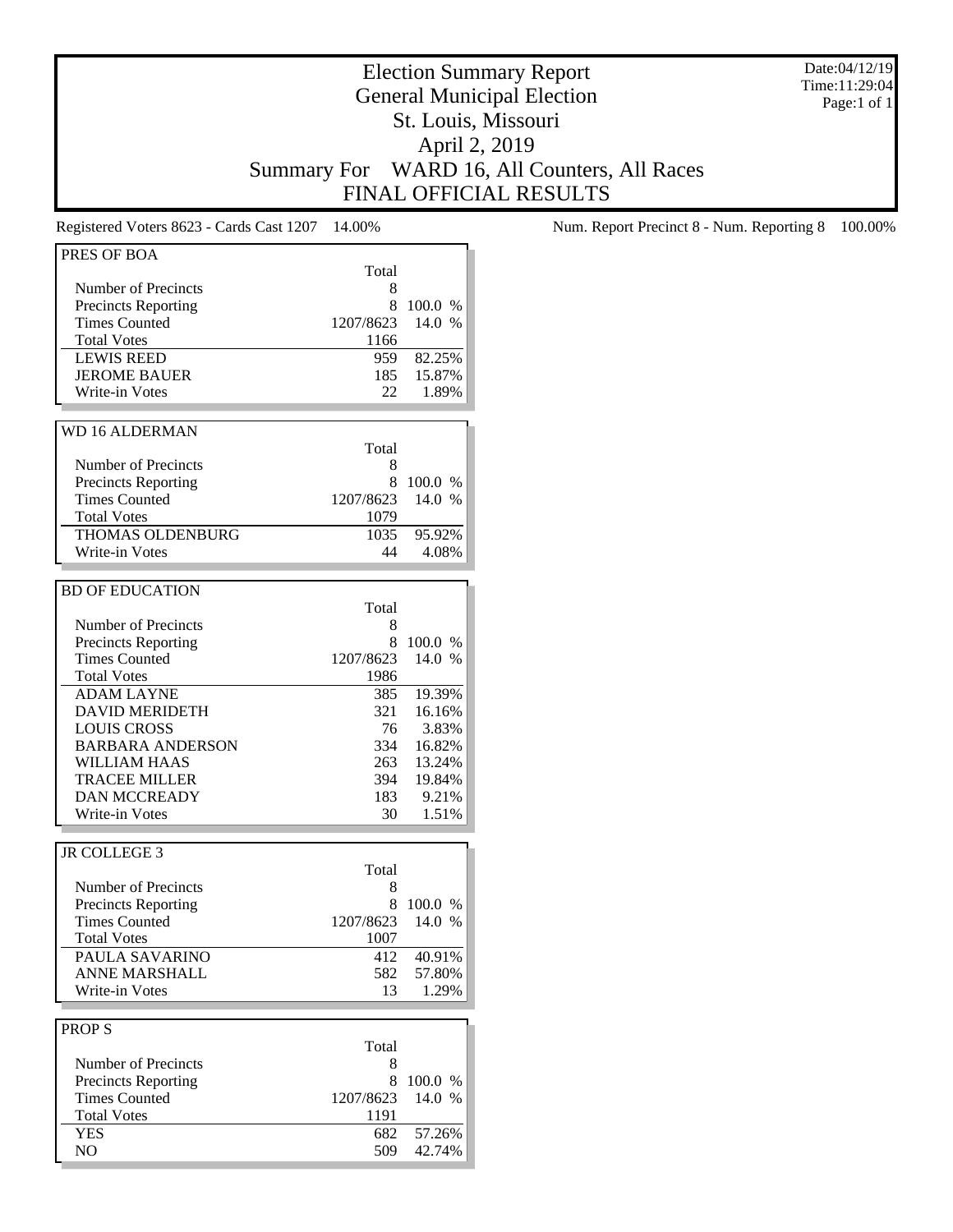Date:04/12/19 Time:11:29:07 Page:1 of 1

# Election Summary Report General Municipal Election St. Louis, Missouri April 2, 2019 Summary For WARD 17, All Counters, All Races FINAL OFFICIAL RESULTS

| PRES OF BOA                |          |         |
|----------------------------|----------|---------|
|                            | Total    |         |
| Number of Precincts        | 8        |         |
| <b>Precincts Reporting</b> | 8        | 100.0 % |
| <b>Times Counted</b>       | 743/7742 | 9.6%    |
| <b>Total Votes</b>         | 722      |         |
| <b>LEWIS REED</b>          | 584      | 80.89%  |
| <b>JEROME BAUER</b>        | 108      | 14.96%  |
| Write-in Votes             | 30       | 4.16%   |
|                            |          |         |
| <b>BD OF EDUCATION</b>     |          |         |
|                            | Total    |         |
| Number of Precincts        | 8        |         |
| <b>Precincts Reporting</b> | 8        | 100.0 % |
| <b>Times Counted</b>       | 743/7742 | 9.6 %   |
| <b>Total Votes</b>         | 1246     |         |
| <b>ADAM LAYNE</b>          | 287      | 23.03%  |
| <b>DAVID MERIDETH</b>      | 204      | 16.37%  |
| <b>LOUIS CROSS</b>         | 97       | 7.78%   |
| <b>BARBARA ANDERSON</b>    | 215      | 17.26%  |
| WILLIAM HAAS               | 137      | 11.00%  |
| <b>TRACEE MILLER</b>       | 226      | 18.14%  |
| <b>DAN MCCREADY</b>        | 68       | 5.46%   |
| Write-in Votes             | 12       | 0.96%   |
|                            |          |         |
| <b>PROPS</b>               |          |         |
|                            | Total    |         |
| Number of Precincts        | 8        |         |
| <b>Precincts Reporting</b> | 8        | 100.0%  |
| <b>Times Counted</b>       | 743/7742 | 9.6 %   |
| <b>Total Votes</b>         | 722      |         |
| <b>YES</b>                 | 476      | 65.93%  |
| N <sub>O</sub>             | 246      | 34.07%  |

Registered Voters 7742 - Cards Cast 743 9.60% Num. Report Precinct 8 - Num. Reporting 8 100.00%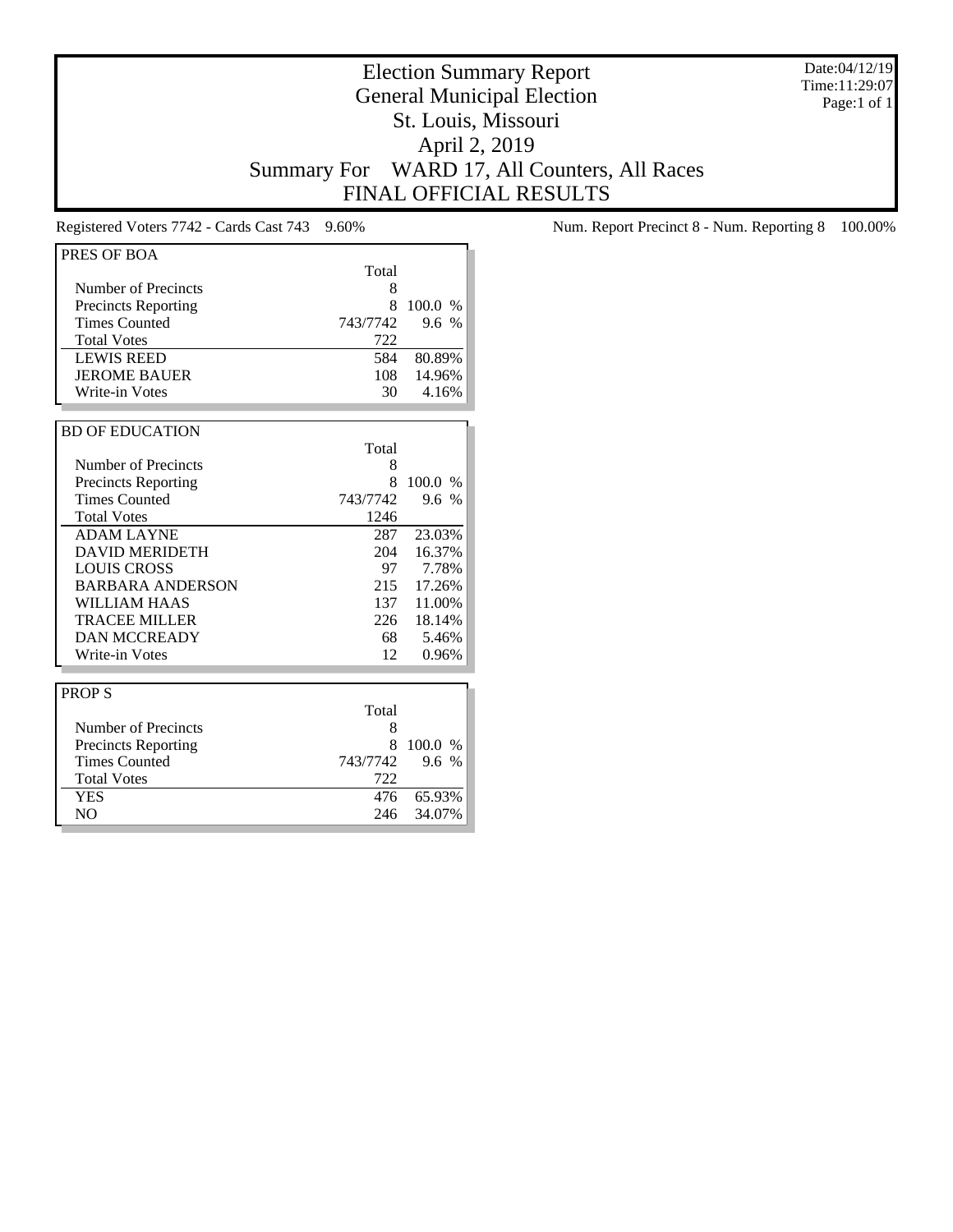Date:04/12/19 Time:11:29:12 Page:1 of 1

# Election Summary Report General Municipal Election St. Louis, Missouri April 2, 2019 Summary For WARD 18, All Counters, All Races FINAL OFFICIAL RESULTS

| PRES OF BOA                                        |          |         |
|----------------------------------------------------|----------|---------|
|                                                    | Total    |         |
| Number of Precincts                                | 6        |         |
| <b>Precincts Reporting</b>                         | 6        | 100.0 % |
| <b>Times Counted</b>                               | 588/5934 | 9.9 %   |
| <b>Total Votes</b>                                 | 573      |         |
| <b>LEWIS REED</b>                                  | 483      | 84.29%  |
| <b>JEROME BAUER</b>                                | 73       | 12.74%  |
| Write-in Votes                                     | 17       | 2.97%   |
|                                                    |          |         |
| <b>WD 18 ALDERMAN</b>                              |          |         |
|                                                    | Total    |         |
| Number of Precincts                                | 6        |         |
|                                                    | 6        | 100.0%  |
| <b>Precincts Reporting</b><br><b>Times Counted</b> |          | 9.9 %   |
|                                                    | 588/5934 |         |
| <b>Total Votes</b>                                 | 546      |         |
| <b>JESSE TODD</b>                                  | 522      | 95.60%  |
| Write-in Votes                                     | 24       | 4.40%   |
|                                                    |          |         |
| <b>BD OF EDUCATION</b>                             |          |         |
|                                                    | Total    |         |
| Number of Precincts                                | 6        |         |
| <b>Precincts Reporting</b>                         | 6        | 100.0 % |
| <b>Times Counted</b>                               | 588/5934 | 9.9 %   |
| <b>Total Votes</b>                                 | 930      |         |
| <b>ADAM LAYNE</b>                                  | 275      | 29.57%  |
| <b>DAVID MERIDETH</b>                              | 64       | 6.88%   |
| <b>LOUIS CROSS</b>                                 | 120      | 12.90%  |
| <b>BARBARA ANDERSON</b>                            | 190      | 20.43%  |
| <b>WILLIAM HAAS</b>                                | 104      | 11.18%  |
| TRACEE MILLER                                      | 146      | 15.70%  |
| <b>DAN MCCREADY</b>                                | 24       | 2.58%   |
| Write-in Votes                                     | 7        | 0.75%   |
|                                                    |          |         |
| <b>PROPS</b>                                       |          |         |
|                                                    | Total    |         |
| Number of Precincts                                | 6        |         |
| <b>Precincts Reporting</b>                         | 6        | 100.0 % |
| <b>Times Counted</b>                               | 588/5934 | 9.9 %   |
| <b>Total Votes</b>                                 | 567      |         |
| <b>YES</b>                                         | 209      | 36.86%  |
| N <sub>O</sub>                                     | 358      | 63.14%  |
|                                                    |          |         |

Registered Voters 5934 - Cards Cast 588 9.91% Num. Report Precinct 6 - Num. Reporting 6 100.00%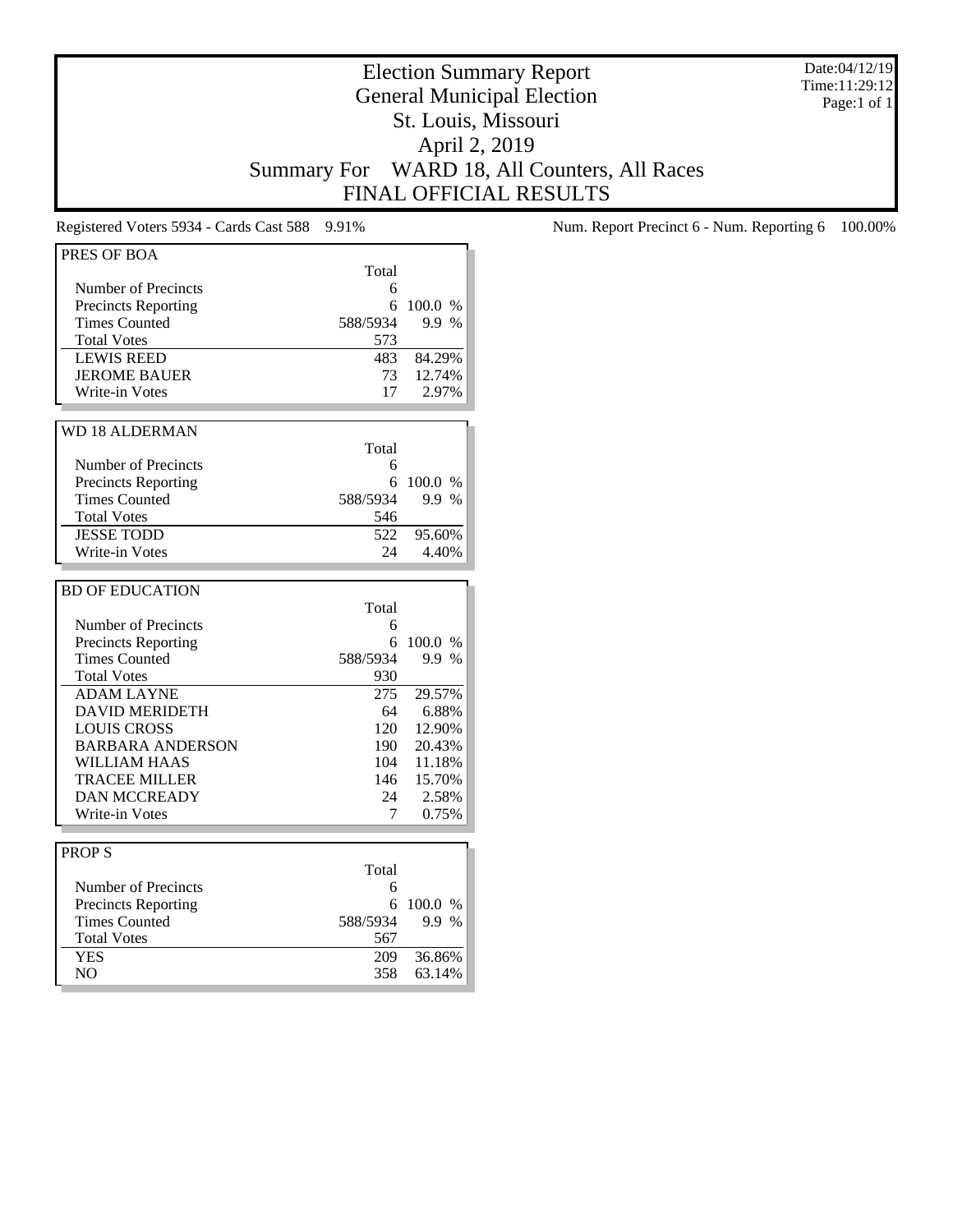Date:04/12/19 Time:11:29:15 Page:1 of 1

# Election Summary Report General Municipal Election St. Louis, Missouri April 2, 2019 Summary For WARD 19, All Counters, All Races FINAL OFFICIAL RESULTS

| PRES OF BOA                |          |         |
|----------------------------|----------|---------|
|                            | Total    |         |
| Number of Precincts        | 9        |         |
| <b>Precincts Reporting</b> | 9        | 100.0 % |
| <b>Times Counted</b>       | 467/5977 | 7.8 %   |
| <b>Total Votes</b>         | 456      |         |
| <b>LEWIS REED</b>          | 397      | 87.06%  |
| <b>JEROME BAUER</b>        | 48       | 10.53%  |
| Write-in Votes             | 11       | 2.41%   |
|                            |          |         |
| <b>BD OF EDUCATION</b>     |          |         |
|                            | Total    |         |
| Number of Precincts        | 9        |         |
| <b>Precincts Reporting</b> | 9        | 100.0 % |
| <b>Times Counted</b>       | 467/5977 | 7.8 %   |
| <b>Total Votes</b>         | 721      |         |
| <b>ADAM LAYNE</b>          | 159      | 22.05%  |
| <b>DAVID MERIDETH</b>      | 81       | 11.23%  |
| <b>LOUIS CROSS</b>         | 68       | 9.43%   |
| <b>BARBARA ANDERSON</b>    | 138      | 19.14%  |
| <b>WILLIAM HAAS</b>        | 95       | 13.18%  |
| <b>TRACEE MILLER</b>       | 163      | 22.61%  |
| <b>DAN MCCREADY</b>        | 13       | 1.80%   |
| Write-in Votes             | 4        | 0.55%   |
|                            |          |         |
| <b>PROPS</b>               |          |         |
|                            | Total    |         |
| Number of Precincts        | 9        |         |
| <b>Precincts Reporting</b> | 9        | 100.0 % |
| <b>Times Counted</b>       | 467/5977 | 7.8 %   |
| <b>Total Votes</b>         | 442      |         |
| <b>YES</b>                 | 204      | 46.15%  |
| N <sub>O</sub>             | 238      | 53.85%  |

Registered Voters 5977 - Cards Cast 467 7.81% Num. Report Precinct 9 - Num. Reporting 9 100.00%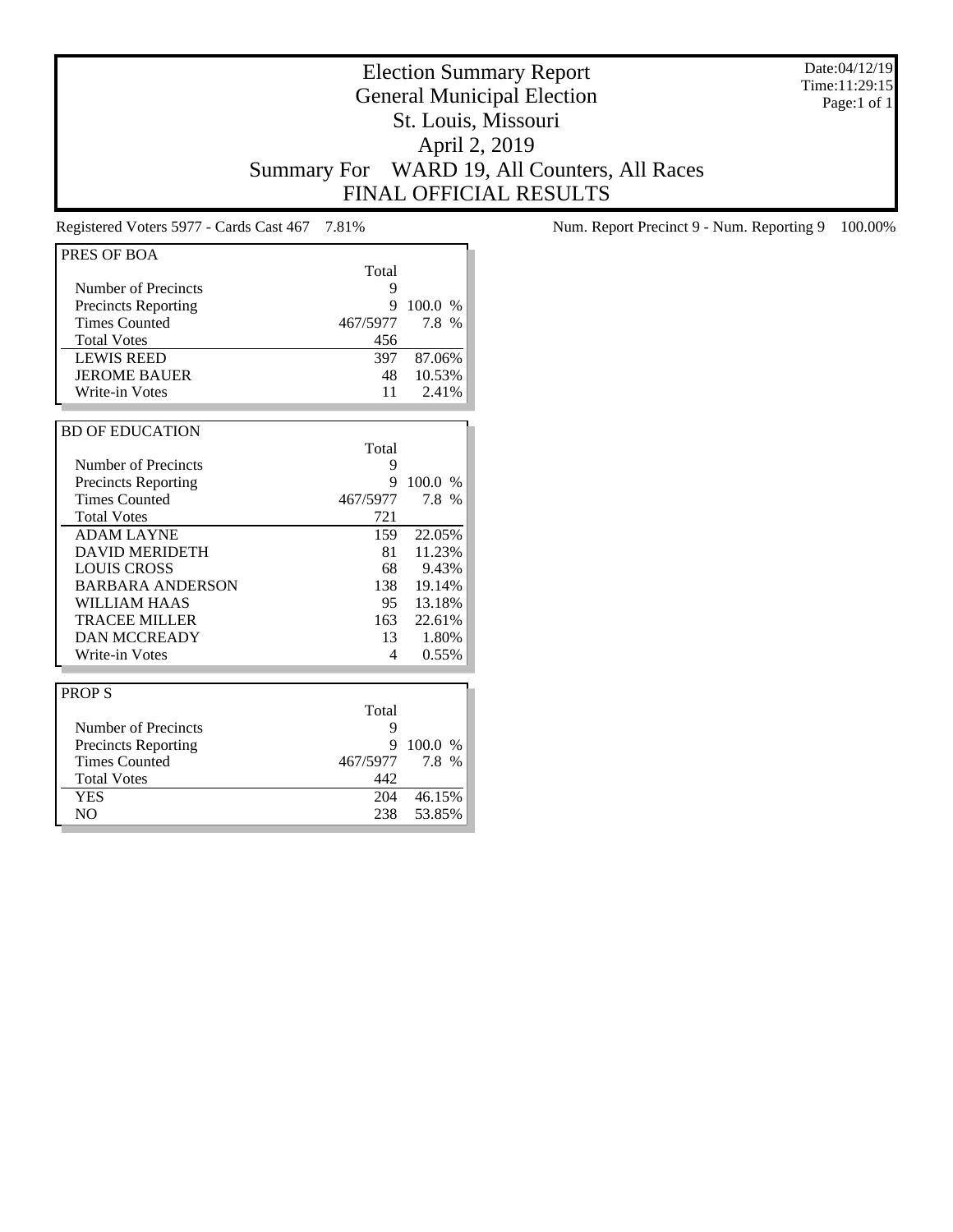Date:04/12/19 Time:11:29:19 Page:1 of 1

# Election Summary Report General Municipal Election St. Louis, Missouri April 2, 2019 Summary For WARD 20, All Counters, All Races FINAL OFFICIAL RESULTS

| Total<br>Number of Precincts<br>7<br>7<br>100.0 %<br><b>Precincts Reporting</b><br><b>Times Counted</b><br>6.8%<br>371/5429<br><b>Total Votes</b><br>356<br>274<br>76.97%<br><b>LEWIS REED</b><br><b>JEROME BAUER</b><br>19.94%<br>71<br>Write-in Votes<br>11<br>3.09%<br><b>WD 20 ALDERMAN</b><br>Total<br>Number of Precincts<br>7<br><b>Precincts Reporting</b><br>7<br>100.0 %<br><b>Times Counted</b><br>371/5429<br>6.8 $%$<br><b>Total Votes</b><br>348<br><b>CARA SPENCER</b><br>334<br>95.98%<br>Write-in Votes<br>14<br>4.02%<br><b>BD OF EDUCATION</b><br>Total<br>Number of Precincts<br>7<br><b>Precincts Reporting</b><br>7<br>100.0 %<br><b>Times Counted</b><br>6.8 %<br>371/5429<br><b>Total Votes</b><br>593<br><b>ADAM LAYNE</b><br>20.40%<br>121<br>17.37%<br><b>DAVID MERIDETH</b><br>103<br>7.25%<br><b>LOUIS CROSS</b><br>43<br><b>BARBARA ANDERSON</b><br>121<br>20.40%<br>WILLIAM HAAS<br>69<br>11.64%<br><b>TRACEE MILLER</b><br>17.71%<br>105<br><b>DAN MCCREADY</b><br>4.22%<br>25<br>Write-in Votes<br>1.01%<br>6<br>JR COLLEGE 3<br>Total<br>Number of Precincts<br>2<br><b>Precincts Reporting</b><br>$\overline{2}$<br>100.0%<br><b>Times Counted</b><br>54/806<br>6.7 %<br><b>Total Votes</b><br>41<br>PAULA SAVARINO<br>$17\,$<br>41.46%<br><b>ANNE MARSHALL</b><br>23<br>56.10%<br>2.44%<br>Write-in Votes<br>1<br><b>PROPS</b><br>Total<br>Number of Precincts<br>7 | PRES OF BOA                |          |         |
|---------------------------------------------------------------------------------------------------------------------------------------------------------------------------------------------------------------------------------------------------------------------------------------------------------------------------------------------------------------------------------------------------------------------------------------------------------------------------------------------------------------------------------------------------------------------------------------------------------------------------------------------------------------------------------------------------------------------------------------------------------------------------------------------------------------------------------------------------------------------------------------------------------------------------------------------------------------------------------------------------------------------------------------------------------------------------------------------------------------------------------------------------------------------------------------------------------------------------------------------------------------------------------------------------------------------------------------------------------------------------------------------------------|----------------------------|----------|---------|
|                                                                                                                                                                                                                                                                                                                                                                                                                                                                                                                                                                                                                                                                                                                                                                                                                                                                                                                                                                                                                                                                                                                                                                                                                                                                                                                                                                                                         |                            |          |         |
|                                                                                                                                                                                                                                                                                                                                                                                                                                                                                                                                                                                                                                                                                                                                                                                                                                                                                                                                                                                                                                                                                                                                                                                                                                                                                                                                                                                                         |                            |          |         |
|                                                                                                                                                                                                                                                                                                                                                                                                                                                                                                                                                                                                                                                                                                                                                                                                                                                                                                                                                                                                                                                                                                                                                                                                                                                                                                                                                                                                         |                            |          |         |
|                                                                                                                                                                                                                                                                                                                                                                                                                                                                                                                                                                                                                                                                                                                                                                                                                                                                                                                                                                                                                                                                                                                                                                                                                                                                                                                                                                                                         |                            |          |         |
|                                                                                                                                                                                                                                                                                                                                                                                                                                                                                                                                                                                                                                                                                                                                                                                                                                                                                                                                                                                                                                                                                                                                                                                                                                                                                                                                                                                                         |                            |          |         |
|                                                                                                                                                                                                                                                                                                                                                                                                                                                                                                                                                                                                                                                                                                                                                                                                                                                                                                                                                                                                                                                                                                                                                                                                                                                                                                                                                                                                         |                            |          |         |
|                                                                                                                                                                                                                                                                                                                                                                                                                                                                                                                                                                                                                                                                                                                                                                                                                                                                                                                                                                                                                                                                                                                                                                                                                                                                                                                                                                                                         |                            |          |         |
|                                                                                                                                                                                                                                                                                                                                                                                                                                                                                                                                                                                                                                                                                                                                                                                                                                                                                                                                                                                                                                                                                                                                                                                                                                                                                                                                                                                                         |                            |          |         |
|                                                                                                                                                                                                                                                                                                                                                                                                                                                                                                                                                                                                                                                                                                                                                                                                                                                                                                                                                                                                                                                                                                                                                                                                                                                                                                                                                                                                         |                            |          |         |
|                                                                                                                                                                                                                                                                                                                                                                                                                                                                                                                                                                                                                                                                                                                                                                                                                                                                                                                                                                                                                                                                                                                                                                                                                                                                                                                                                                                                         |                            |          |         |
|                                                                                                                                                                                                                                                                                                                                                                                                                                                                                                                                                                                                                                                                                                                                                                                                                                                                                                                                                                                                                                                                                                                                                                                                                                                                                                                                                                                                         |                            |          |         |
|                                                                                                                                                                                                                                                                                                                                                                                                                                                                                                                                                                                                                                                                                                                                                                                                                                                                                                                                                                                                                                                                                                                                                                                                                                                                                                                                                                                                         |                            |          |         |
|                                                                                                                                                                                                                                                                                                                                                                                                                                                                                                                                                                                                                                                                                                                                                                                                                                                                                                                                                                                                                                                                                                                                                                                                                                                                                                                                                                                                         |                            |          |         |
|                                                                                                                                                                                                                                                                                                                                                                                                                                                                                                                                                                                                                                                                                                                                                                                                                                                                                                                                                                                                                                                                                                                                                                                                                                                                                                                                                                                                         |                            |          |         |
|                                                                                                                                                                                                                                                                                                                                                                                                                                                                                                                                                                                                                                                                                                                                                                                                                                                                                                                                                                                                                                                                                                                                                                                                                                                                                                                                                                                                         |                            |          |         |
|                                                                                                                                                                                                                                                                                                                                                                                                                                                                                                                                                                                                                                                                                                                                                                                                                                                                                                                                                                                                                                                                                                                                                                                                                                                                                                                                                                                                         |                            |          |         |
|                                                                                                                                                                                                                                                                                                                                                                                                                                                                                                                                                                                                                                                                                                                                                                                                                                                                                                                                                                                                                                                                                                                                                                                                                                                                                                                                                                                                         |                            |          |         |
|                                                                                                                                                                                                                                                                                                                                                                                                                                                                                                                                                                                                                                                                                                                                                                                                                                                                                                                                                                                                                                                                                                                                                                                                                                                                                                                                                                                                         |                            |          |         |
|                                                                                                                                                                                                                                                                                                                                                                                                                                                                                                                                                                                                                                                                                                                                                                                                                                                                                                                                                                                                                                                                                                                                                                                                                                                                                                                                                                                                         |                            |          |         |
|                                                                                                                                                                                                                                                                                                                                                                                                                                                                                                                                                                                                                                                                                                                                                                                                                                                                                                                                                                                                                                                                                                                                                                                                                                                                                                                                                                                                         |                            |          |         |
|                                                                                                                                                                                                                                                                                                                                                                                                                                                                                                                                                                                                                                                                                                                                                                                                                                                                                                                                                                                                                                                                                                                                                                                                                                                                                                                                                                                                         |                            |          |         |
|                                                                                                                                                                                                                                                                                                                                                                                                                                                                                                                                                                                                                                                                                                                                                                                                                                                                                                                                                                                                                                                                                                                                                                                                                                                                                                                                                                                                         |                            |          |         |
|                                                                                                                                                                                                                                                                                                                                                                                                                                                                                                                                                                                                                                                                                                                                                                                                                                                                                                                                                                                                                                                                                                                                                                                                                                                                                                                                                                                                         |                            |          |         |
|                                                                                                                                                                                                                                                                                                                                                                                                                                                                                                                                                                                                                                                                                                                                                                                                                                                                                                                                                                                                                                                                                                                                                                                                                                                                                                                                                                                                         |                            |          |         |
|                                                                                                                                                                                                                                                                                                                                                                                                                                                                                                                                                                                                                                                                                                                                                                                                                                                                                                                                                                                                                                                                                                                                                                                                                                                                                                                                                                                                         |                            |          |         |
|                                                                                                                                                                                                                                                                                                                                                                                                                                                                                                                                                                                                                                                                                                                                                                                                                                                                                                                                                                                                                                                                                                                                                                                                                                                                                                                                                                                                         |                            |          |         |
|                                                                                                                                                                                                                                                                                                                                                                                                                                                                                                                                                                                                                                                                                                                                                                                                                                                                                                                                                                                                                                                                                                                                                                                                                                                                                                                                                                                                         |                            |          |         |
|                                                                                                                                                                                                                                                                                                                                                                                                                                                                                                                                                                                                                                                                                                                                                                                                                                                                                                                                                                                                                                                                                                                                                                                                                                                                                                                                                                                                         |                            |          |         |
|                                                                                                                                                                                                                                                                                                                                                                                                                                                                                                                                                                                                                                                                                                                                                                                                                                                                                                                                                                                                                                                                                                                                                                                                                                                                                                                                                                                                         |                            |          |         |
|                                                                                                                                                                                                                                                                                                                                                                                                                                                                                                                                                                                                                                                                                                                                                                                                                                                                                                                                                                                                                                                                                                                                                                                                                                                                                                                                                                                                         |                            |          |         |
|                                                                                                                                                                                                                                                                                                                                                                                                                                                                                                                                                                                                                                                                                                                                                                                                                                                                                                                                                                                                                                                                                                                                                                                                                                                                                                                                                                                                         |                            |          |         |
|                                                                                                                                                                                                                                                                                                                                                                                                                                                                                                                                                                                                                                                                                                                                                                                                                                                                                                                                                                                                                                                                                                                                                                                                                                                                                                                                                                                                         |                            |          |         |
|                                                                                                                                                                                                                                                                                                                                                                                                                                                                                                                                                                                                                                                                                                                                                                                                                                                                                                                                                                                                                                                                                                                                                                                                                                                                                                                                                                                                         |                            |          |         |
|                                                                                                                                                                                                                                                                                                                                                                                                                                                                                                                                                                                                                                                                                                                                                                                                                                                                                                                                                                                                                                                                                                                                                                                                                                                                                                                                                                                                         |                            |          |         |
|                                                                                                                                                                                                                                                                                                                                                                                                                                                                                                                                                                                                                                                                                                                                                                                                                                                                                                                                                                                                                                                                                                                                                                                                                                                                                                                                                                                                         |                            |          |         |
|                                                                                                                                                                                                                                                                                                                                                                                                                                                                                                                                                                                                                                                                                                                                                                                                                                                                                                                                                                                                                                                                                                                                                                                                                                                                                                                                                                                                         |                            |          |         |
|                                                                                                                                                                                                                                                                                                                                                                                                                                                                                                                                                                                                                                                                                                                                                                                                                                                                                                                                                                                                                                                                                                                                                                                                                                                                                                                                                                                                         |                            |          |         |
|                                                                                                                                                                                                                                                                                                                                                                                                                                                                                                                                                                                                                                                                                                                                                                                                                                                                                                                                                                                                                                                                                                                                                                                                                                                                                                                                                                                                         |                            |          |         |
|                                                                                                                                                                                                                                                                                                                                                                                                                                                                                                                                                                                                                                                                                                                                                                                                                                                                                                                                                                                                                                                                                                                                                                                                                                                                                                                                                                                                         |                            |          |         |
|                                                                                                                                                                                                                                                                                                                                                                                                                                                                                                                                                                                                                                                                                                                                                                                                                                                                                                                                                                                                                                                                                                                                                                                                                                                                                                                                                                                                         |                            |          |         |
|                                                                                                                                                                                                                                                                                                                                                                                                                                                                                                                                                                                                                                                                                                                                                                                                                                                                                                                                                                                                                                                                                                                                                                                                                                                                                                                                                                                                         |                            |          |         |
|                                                                                                                                                                                                                                                                                                                                                                                                                                                                                                                                                                                                                                                                                                                                                                                                                                                                                                                                                                                                                                                                                                                                                                                                                                                                                                                                                                                                         |                            |          |         |
|                                                                                                                                                                                                                                                                                                                                                                                                                                                                                                                                                                                                                                                                                                                                                                                                                                                                                                                                                                                                                                                                                                                                                                                                                                                                                                                                                                                                         |                            |          |         |
|                                                                                                                                                                                                                                                                                                                                                                                                                                                                                                                                                                                                                                                                                                                                                                                                                                                                                                                                                                                                                                                                                                                                                                                                                                                                                                                                                                                                         |                            |          |         |
|                                                                                                                                                                                                                                                                                                                                                                                                                                                                                                                                                                                                                                                                                                                                                                                                                                                                                                                                                                                                                                                                                                                                                                                                                                                                                                                                                                                                         |                            |          |         |
|                                                                                                                                                                                                                                                                                                                                                                                                                                                                                                                                                                                                                                                                                                                                                                                                                                                                                                                                                                                                                                                                                                                                                                                                                                                                                                                                                                                                         |                            |          |         |
|                                                                                                                                                                                                                                                                                                                                                                                                                                                                                                                                                                                                                                                                                                                                                                                                                                                                                                                                                                                                                                                                                                                                                                                                                                                                                                                                                                                                         |                            |          |         |
|                                                                                                                                                                                                                                                                                                                                                                                                                                                                                                                                                                                                                                                                                                                                                                                                                                                                                                                                                                                                                                                                                                                                                                                                                                                                                                                                                                                                         |                            |          |         |
|                                                                                                                                                                                                                                                                                                                                                                                                                                                                                                                                                                                                                                                                                                                                                                                                                                                                                                                                                                                                                                                                                                                                                                                                                                                                                                                                                                                                         |                            |          |         |
|                                                                                                                                                                                                                                                                                                                                                                                                                                                                                                                                                                                                                                                                                                                                                                                                                                                                                                                                                                                                                                                                                                                                                                                                                                                                                                                                                                                                         |                            |          |         |
|                                                                                                                                                                                                                                                                                                                                                                                                                                                                                                                                                                                                                                                                                                                                                                                                                                                                                                                                                                                                                                                                                                                                                                                                                                                                                                                                                                                                         |                            |          |         |
|                                                                                                                                                                                                                                                                                                                                                                                                                                                                                                                                                                                                                                                                                                                                                                                                                                                                                                                                                                                                                                                                                                                                                                                                                                                                                                                                                                                                         |                            |          |         |
|                                                                                                                                                                                                                                                                                                                                                                                                                                                                                                                                                                                                                                                                                                                                                                                                                                                                                                                                                                                                                                                                                                                                                                                                                                                                                                                                                                                                         |                            |          |         |
|                                                                                                                                                                                                                                                                                                                                                                                                                                                                                                                                                                                                                                                                                                                                                                                                                                                                                                                                                                                                                                                                                                                                                                                                                                                                                                                                                                                                         | <b>Precincts Reporting</b> | 7        | 100.0 % |
|                                                                                                                                                                                                                                                                                                                                                                                                                                                                                                                                                                                                                                                                                                                                                                                                                                                                                                                                                                                                                                                                                                                                                                                                                                                                                                                                                                                                         | <b>Times Counted</b>       | 371/5429 | 6.8 %   |
|                                                                                                                                                                                                                                                                                                                                                                                                                                                                                                                                                                                                                                                                                                                                                                                                                                                                                                                                                                                                                                                                                                                                                                                                                                                                                                                                                                                                         | <b>Total Votes</b>         | 366      |         |
|                                                                                                                                                                                                                                                                                                                                                                                                                                                                                                                                                                                                                                                                                                                                                                                                                                                                                                                                                                                                                                                                                                                                                                                                                                                                                                                                                                                                         | <b>YES</b>                 | 174      | 47.54%  |
|                                                                                                                                                                                                                                                                                                                                                                                                                                                                                                                                                                                                                                                                                                                                                                                                                                                                                                                                                                                                                                                                                                                                                                                                                                                                                                                                                                                                         | NO.                        | 192      | 52.46%  |

Registered Voters 5429 - Cards Cast 371 6.83% Num. Report Precinct 7 - Num. Reporting 7 100.00%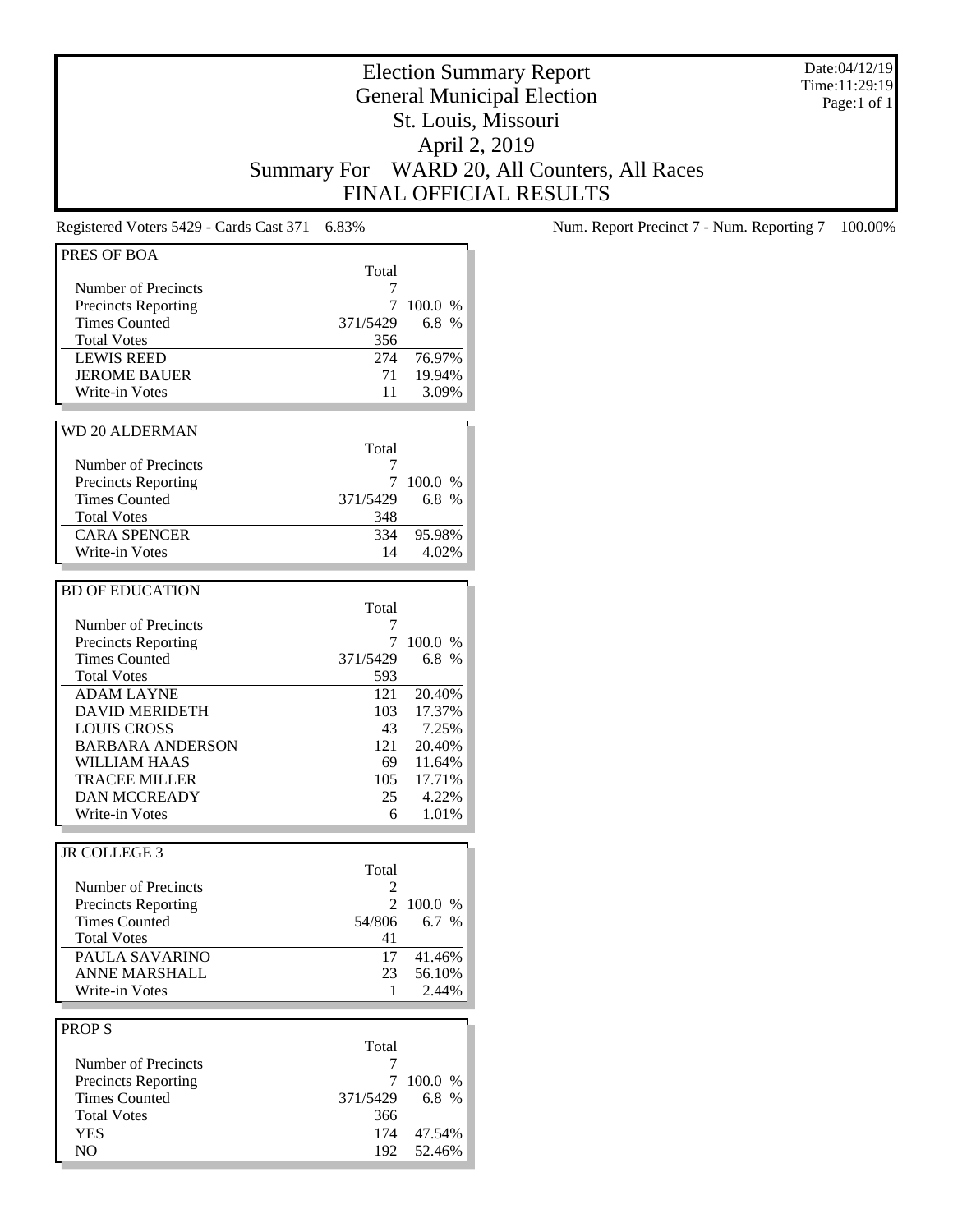Date:04/12/19 Time:11:29:25 Page:1 of 1

# Election Summary Report General Municipal Election St. Louis, Missouri April 2, 2019 Summary For WARD 21, All Counters, All Races FINAL OFFICIAL RESULTS

| PRES OF BOA                |          |         |
|----------------------------|----------|---------|
|                            | Total    |         |
| Number of Precincts        |          |         |
|                            | 9<br>9   |         |
| <b>Precincts Reporting</b> |          | 100.0%  |
| <b>Times Counted</b>       | 636/6900 | 9.2 %   |
| <b>Total Votes</b>         | 612      |         |
| <b>LEWIS REED</b>          | 538      | 87.91%  |
| <b>JEROME BAUER</b>        | 66       | 10.78%  |
| Write-in Votes             | 8        | 1.31%   |
|                            |          |         |
| <b>BD OF EDUCATION</b>     |          |         |
|                            | Total    |         |
| Number of Precincts        | 9        |         |
| <b>Precincts Reporting</b> | 9        | 100.0%  |
| <b>Times Counted</b>       | 636/6900 | 9.2 %   |
| <b>Total Votes</b>         | 975      |         |
| <b>ADAM LAYNE</b>          | 226      | 23.18%  |
| <b>DAVID MERIDETH</b>      | 55       | 5.64%   |
| <b>LOUIS CROSS</b>         | 199      | 20.41%  |
| <b>BARBARA ANDERSON</b>    | 218      | 22.36%  |
| WILLIAM HAAS               | 123      | 12.62%  |
| <b>TRACEE MILLER</b>       | 140      | 14.36%  |
| <b>DAN MCCREADY</b>        | 9        | 0.92%   |
| Write-in Votes             | 5        | 0.51%   |
|                            |          |         |
| <b>PROPS</b>               |          |         |
|                            | Total    |         |
| Number of Precincts        | 9        |         |
| <b>Precincts Reporting</b> | 9        | 100.0 % |
| <b>Times Counted</b>       | 636/6900 | 9.2 %   |
| <b>Total Votes</b>         | 616      |         |
| <b>YES</b>                 | 195      | 31.66%  |
| N <sub>O</sub>             | 421      | 68.34%  |
|                            |          |         |

Registered Voters 6900 - Cards Cast 636 9.22% Num. Report Precinct 9 - Num. Reporting 9 100.00%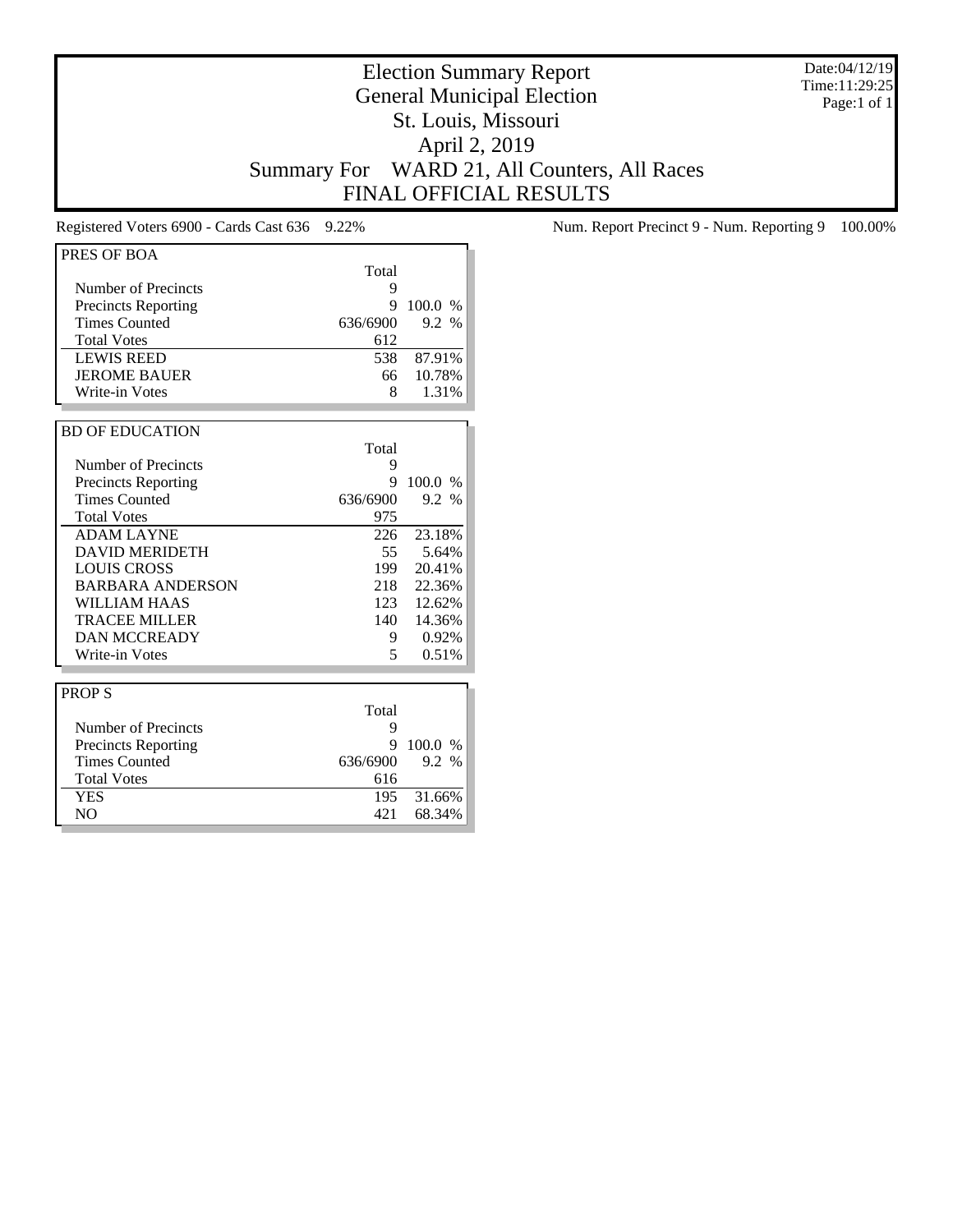Date:04/12/19 Time:11:29:28 Page:1 of 1

# Election Summary Report General Municipal Election St. Louis, Missouri April 2, 2019 Summary For WARD 22, All Counters, All Races FINAL OFFICIAL RESULTS

| PRES OF BOA                |          |         |
|----------------------------|----------|---------|
|                            | Total    |         |
| Number of Precincts        | 8        |         |
| <b>Precincts Reporting</b> | 8        | 100.0 % |
| <b>Times Counted</b>       | 508/6125 | 8.3 %   |
| <b>Total Votes</b>         | 493      |         |
| <b>LEWIS REED</b>          | 436      | 88.44%  |
| <b>JEROME BAUER</b>        | 51       | 10.34%  |
| Write-in Votes             | 6        | 1.22%   |
|                            |          |         |
| <b>WD 22 ALDERMAN</b>      |          |         |
|                            | Total    |         |
| Number of Precincts        | 8        |         |
| <b>Precincts Reporting</b> | 8        | 100.0 % |
| <b>Times Counted</b>       | 508/6125 | 8.3 %   |
| <b>Total Votes</b>         | 458      |         |
| <b>JEFFREY BOYD</b>        | 434      | 94.76%  |
| Write-in Votes             | 24       | 5.24%   |
|                            |          |         |
|                            |          |         |
| <b>BD OF EDUCATION</b>     |          |         |
|                            | Total    |         |
| Number of Precincts        | 8        |         |
| <b>Precincts Reporting</b> | 8        | 100.0 % |
| <b>Times Counted</b>       | 508/6125 | 8.3 %   |
| <b>Total Votes</b>         | 802      |         |
| <b>ADAM LAYNE</b>          | 186      | 23.19%  |
| <b>DAVID MERIDETH</b>      | 54       | 6.73%   |
| <b>LOUIS CROSS</b>         | 87       | 10.85%  |
| <b>BARBARA ANDERSON</b>    | 210      | 26.18%  |
| <b>WILLIAM HAAS</b>        | 101      | 12.59%  |
| <b>TRACEE MILLER</b>       | 146      | 18.20%  |
| <b>DAN MCCREADY</b>        | 14       | 1.75%   |
| Write-in Votes             | 4        | 0.50%   |
|                            |          |         |
| <b>PROPS</b>               |          |         |
|                            | Total    |         |
| Number of Precincts        | 8        |         |
| <b>Precincts Reporting</b> | 8        | 100.0 % |
| <b>Times Counted</b>       | 508/6125 | 8.3 %   |
| <b>Total Votes</b>         | 490      |         |
| <b>YES</b>                 | 164      | 33.47%  |
| N <sub>O</sub>             | 326      | 66.53%  |

Registered Voters 6125 - Cards Cast 508 8.29% Num. Report Precinct 8 - Num. Reporting 8 100.00%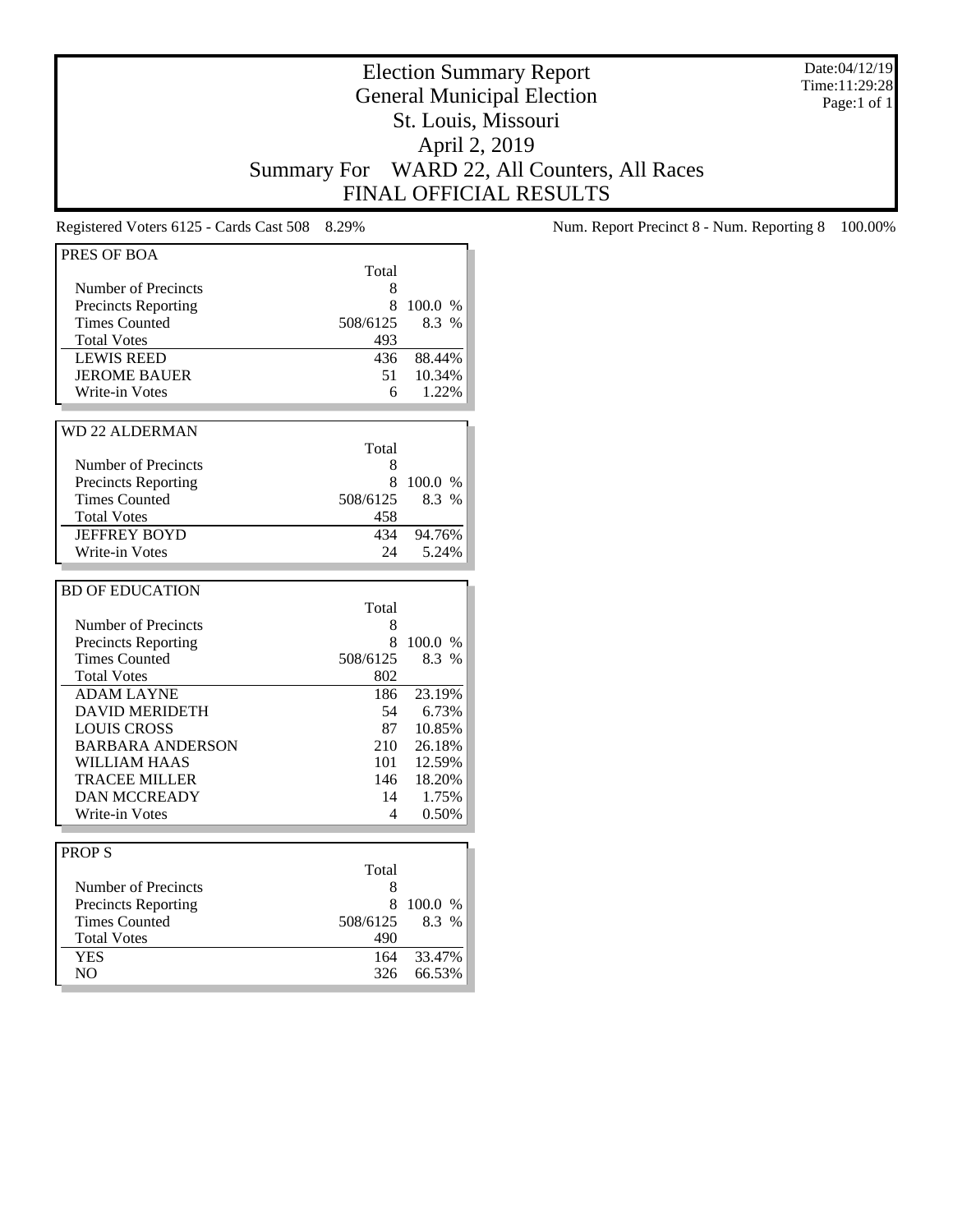Date:04/12/19 Time:11:29:32 Page:1 of 1

# Election Summary Report General Municipal Election St. Louis, Missouri April 2, 2019 Summary For WARD 23, All Counters, All Races FINAL OFFICIAL RESULTS

| PRES OF BOA                  | Total      |                  |
|------------------------------|------------|------------------|
| Number of Precincts          | 9          |                  |
|                              |            |                  |
| <b>Precincts Reporting</b>   | 9          | 100.0 %          |
| <b>Times Counted</b>         | 1000/8571  | 11.7 %           |
| <b>Total Votes</b>           | 973        |                  |
| <b>LEWIS REED</b>            | 773        | 79.45%           |
| <b>JEROME BAUER</b>          | 176        | 18.09%           |
| Write-in Votes               | 24         | 2.47%            |
|                              |            |                  |
| <b>BD OF EDUCATION</b>       |            |                  |
|                              |            |                  |
|                              | Total      |                  |
| Number of Precincts          | 9          |                  |
| <b>Precincts Reporting</b>   | 9          | 100.0 %          |
| <b>Times Counted</b>         | 1000/8571  | 11.7 %           |
| <b>Total Votes</b>           | 1720       |                  |
| <b>ADAM LAYNE</b>            | 325        | 18.90%           |
| <b>DAVID MERIDETH</b>        | 335        | 19.48%           |
| <b>LOUIS CROSS</b>           | 75         | 4.36%            |
| <b>BARBARA ANDERSON</b>      | 299        | 17.38%           |
| WILLIAM HAAS                 | 216        | 12.56%           |
| TRACEE MILLER                | 301 ·      | 17.50%           |
|                              |            |                  |
| <b>DAN MCCREADY</b>          | 142        | 8.26%            |
| Write-in Votes               | 27         | 1.57%            |
|                              |            |                  |
| <b>JR COLLEGE 3</b>          |            |                  |
|                              | Total      |                  |
| Number of Precincts          | 9          |                  |
| <b>Precincts Reporting</b>   | 9          | 100.0 %          |
|                              |            |                  |
|                              |            |                  |
| <b>Times Counted</b>         | 1000/8571  | 11.7 %           |
| <b>Total Votes</b>           | 815        |                  |
| PAULA SAVARINO               | 410        | 50.31%           |
| ANNE MARSHALL                | 395        | 48.47%           |
| Write-in Votes               | 10         | 1.23%            |
|                              |            |                  |
| <b>PROPS</b>                 |            |                  |
|                              | Total      |                  |
| <b>Number of Precincts</b>   | 9          |                  |
|                              | 9          | 100.0 %          |
| <b>Precincts Reporting</b>   |            |                  |
| <b>Times Counted</b>         | 1000/8571  | 11.7 %           |
| <b>Total Votes</b>           | 988        |                  |
| <b>YES</b><br>N <sub>O</sub> | 548<br>440 | 55.47%<br>44.53% |

Registered Voters 8571 - Cards Cast 1000 11.67% Num. Report Precinct 9 - Num. Reporting 9 100.00%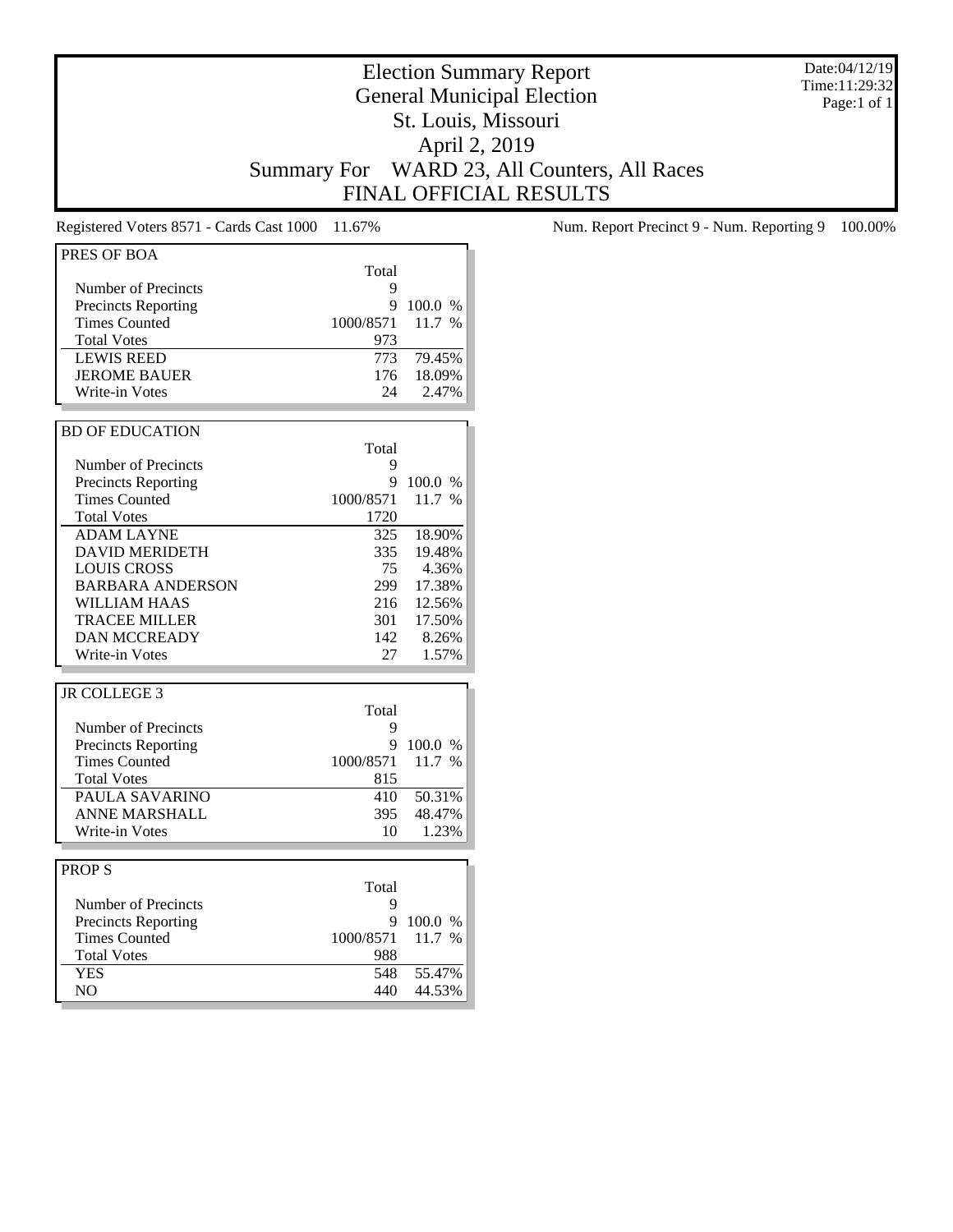| <b>Election Summary Report</b><br><b>General Municipal Election</b><br>St. Louis, Missouri<br>April 2, 2019<br>WARD 24, All Counters, All Races<br><b>Summary For</b><br><b>FINAL OFFICIAL RESULTS</b>                                                                                                                                                                    |                                                                                                                      |                                                                                                         |                                                                                                                                                                                                | Date:04/12/19<br>Time:11:29:36<br>Page:1 of 1 |  |
|---------------------------------------------------------------------------------------------------------------------------------------------------------------------------------------------------------------------------------------------------------------------------------------------------------------------------------------------------------------------------|----------------------------------------------------------------------------------------------------------------------|---------------------------------------------------------------------------------------------------------|------------------------------------------------------------------------------------------------------------------------------------------------------------------------------------------------|-----------------------------------------------|--|
| Registered Voters 7760 - Cards Cast 1066                                                                                                                                                                                                                                                                                                                                  | 13.74%                                                                                                               |                                                                                                         | Num. Report Precinct 8 - Num. Reporting 8                                                                                                                                                      | 100.00%                                       |  |
| PRES OF BOA<br>Number of Precincts<br>Precincts Reporting<br><b>Times Counted</b><br><b>Total Votes</b><br><b>LEWIS REED</b><br><b>JEROME BAUER</b><br>Write-in Votes<br><b>WD 24 ALDERMAN</b><br>Number of Precincts<br><b>Precincts Reporting</b><br><b>Times Counted</b><br><b>Total Votes</b><br><b>BRET NARAYAN</b><br><b>STEVEN BASINGER</b><br><b>MICHAEL BERG</b> | Total<br>8<br>8<br>1066/7760<br>1016<br>730<br>254<br>32<br>Total<br>8<br>8<br>1066/7760<br>1035<br>844<br>126<br>57 | 100.0 %<br>13.7 %<br>71.85%<br>25.00%<br>3.15%<br>100.0 %<br>13.7 %<br>81.55%<br>12.17%<br>5.51%        | <b>PROPS</b><br>Total<br>Number of Precincts<br>8<br>8<br>Precincts Reporting<br><b>Times Counted</b><br>1066/7760<br><b>Total Votes</b><br>1040<br>575<br><b>YES</b><br>N <sub>O</sub><br>465 | 100.0 %<br>13.7 %<br>55.29%<br>44.71%         |  |
| Write-in Votes<br><b>BD OF EDUCATION</b><br>Number of Precincts<br>Precincts Reporting<br><b>Times Counted</b><br><b>Total Votes</b><br><b>ADAM LAYNE</b><br><b>DAVID MERIDETH</b><br><b>LOUIS CROSS</b><br><b>BARBARA ANDERSON</b><br><b>WILLIAM HAAS</b><br><b>TRACEE MILLER</b><br><b>DAN MCCREADY</b><br>Write-in Votes                                               | 8<br>Total<br>8<br>8<br>1066/7760<br>1671<br>415<br>296<br>56<br>282<br>182<br>312<br>107<br>21                      | 0.77%<br>100.0 %<br>13.7 %<br>24.84%<br>17.71%<br>3.35%<br>16.88%<br>10.89%<br>18.67%<br>6.40%<br>1.26% |                                                                                                                                                                                                |                                               |  |
| <b>JR COLLEGE 3</b><br>Number of Precincts<br><b>Precincts Reporting</b><br><b>Times Counted</b><br><b>Total Votes</b><br>PAULA SAVARINO<br>ANNE MARSHALL<br>Write-in Votes                                                                                                                                                                                               | Total<br>5<br>620/4772<br>509<br>207<br>299<br>3                                                                     | 5 100.0 %<br>13.0 %<br>40.67%<br>58.74%<br>0.59%                                                        |                                                                                                                                                                                                |                                               |  |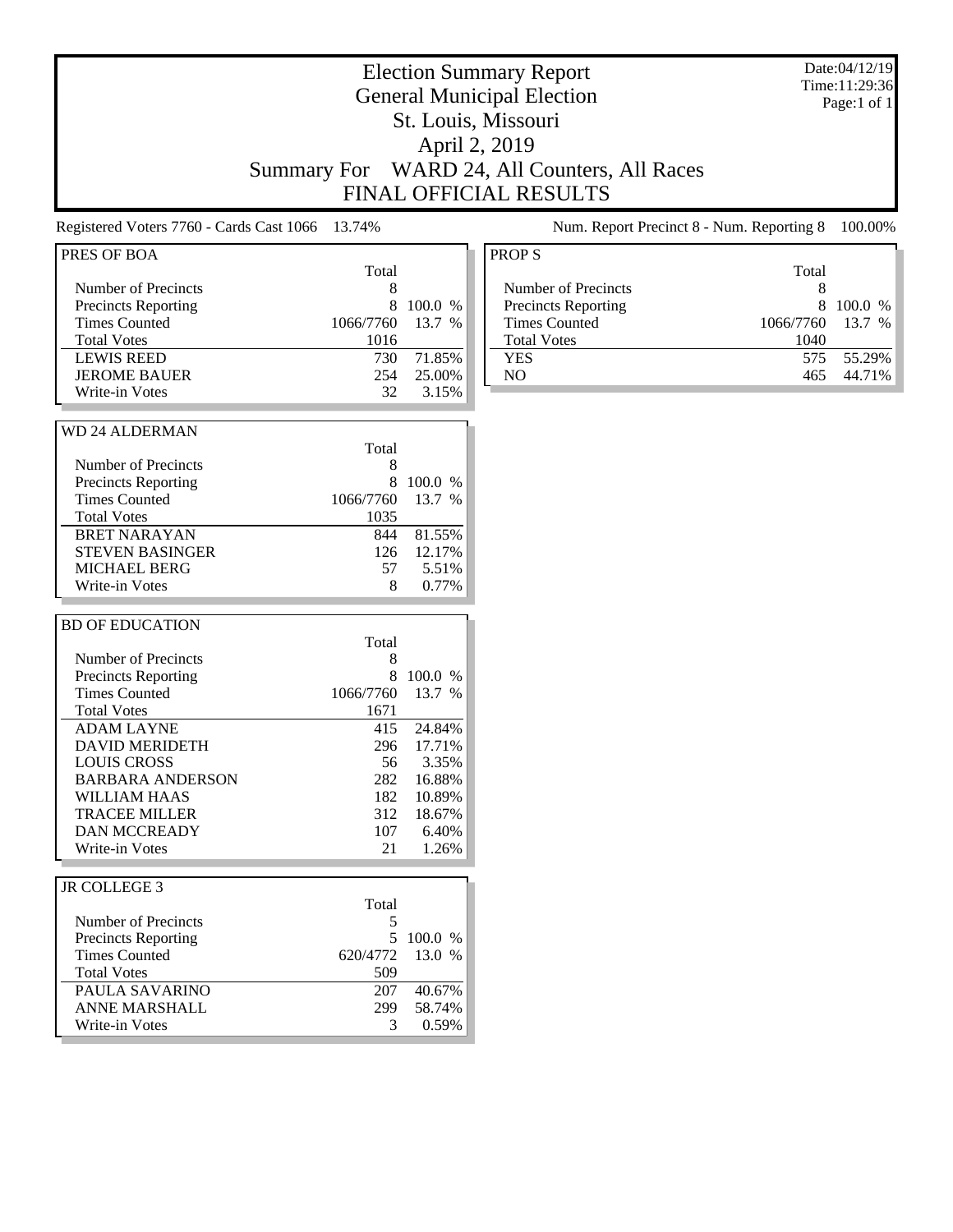Date:04/12/19 Time:11:29:40 Page:1 of 1

# Election Summary Report General Municipal Election St. Louis, Missouri April 2, 2019 Summary For WARD 25, All Counters, All Races FINAL OFFICIAL RESULTS

| PRES OF BOA                |                |         |
|----------------------------|----------------|---------|
|                            | Total          |         |
| Number of Precincts        | 6              |         |
| <b>Precincts Reporting</b> | 6              | 100.0 % |
| Times Counted              | 348/5565       | 6.3%    |
|                            |                |         |
| <b>Total Votes</b>         | 338            |         |
| <b>LEWIS REED</b>          | 256            | 75.74%  |
| <b>JEROME BAUER</b>        | 73             | 21.60%  |
| Write-in Votes             | 9              | 2.66%   |
|                            |                |         |
| <b>BD OF EDUCATION</b>     |                |         |
|                            | Total          |         |
| Number of Precincts        | 6              |         |
| <b>Precincts Reporting</b> | 6              | 100.0 % |
| <b>Times Counted</b>       | 348/5565       | 6.3 %   |
| <b>Total Votes</b>         | 578            |         |
|                            |                |         |
| <b>ADAM LAYNE</b>          | 108            | 18.69%  |
| <b>DAVID MERIDETH</b>      | 88             | 15.22%  |
| LOUIS CROSS                | 40             | 6.92%   |
| <b>BARBARA ANDERSON</b>    | 104            | 17.99%  |
| WILLIAM HAAS               | 81             | 14.01%  |
| <b>TRACEE MILLER</b>       | 120            | 20.76%  |
| <b>DAN MCCREADY</b>        | 26             | 4.50%   |
| Write-in Votes             | 11             | 1.90%   |
|                            |                |         |
| <b>JR COLLEGE 3</b>        |                |         |
|                            | Total          |         |
| Number of Precincts        | 3              |         |
| <b>Precincts Reporting</b> | 3              | 100.0 % |
| <b>Times Counted</b>       | 199/3330       | 6.0 %   |
| <b>Total Votes</b>         | 176            |         |
| PAULA SAVARINO             |                |         |
|                            | 67             | 38.07%  |
| <b>ANNE MARSHALL</b>       | 107            | 60.80%  |
| Write-in Votes             | $\mathfrak{D}$ | 1.14%   |
|                            |                |         |
| <b>PROPS</b>               |                |         |
|                            | Total          |         |
| Number of Precincts        | 6              |         |
| <b>Precincts Reporting</b> | 6              | 100.0 % |
| <b>Times Counted</b>       | 348/5565       | 6.3%    |
| <b>Total Votes</b>         | 336            |         |
| <b>YES</b>                 | 158            | 47.02%  |
|                            |                |         |
| NO.                        | 178            | 52.98%  |

Registered Voters 5565 - Cards Cast 348 6.25% Num. Report Precinct 6 - Num. Reporting 6 100.00%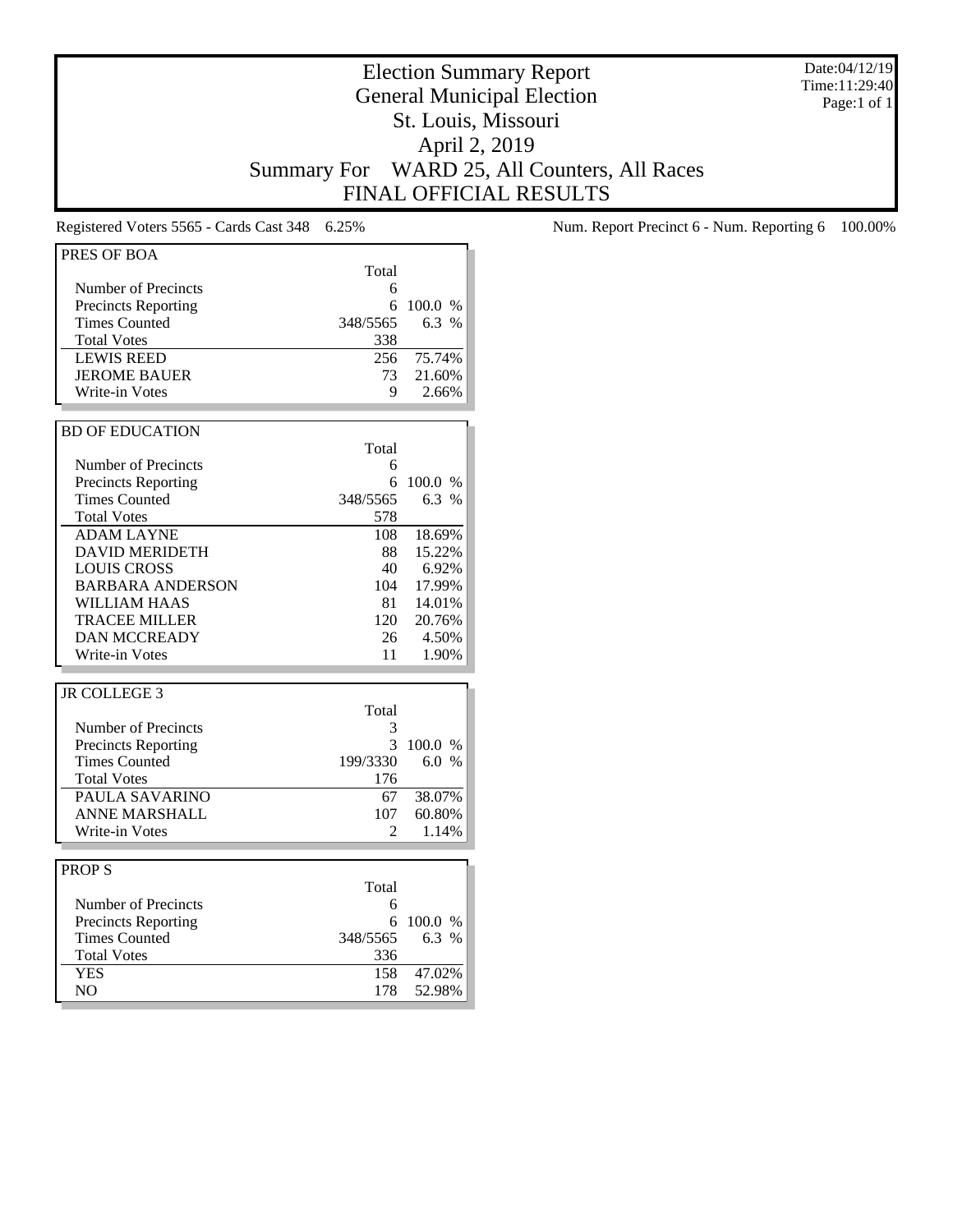Date:04/12/19 Time:11:29:44 Page:1 of 1

# Election Summary Report General Municipal Election St. Louis, Missouri April 2, 2019 Summary For WARD 26, All Counters, All Races FINAL OFFICIAL RESULTS

| PRES OF BOA                |          |         |
|----------------------------|----------|---------|
|                            | Total    |         |
| Number of Precincts        | 6        |         |
| <b>Precincts Reporting</b> | 6        | 100.0 % |
| <b>Times Counted</b>       | 758/7085 | 10.7%   |
| <b>Total Votes</b>         | 732      |         |
| <b>LEWIS REED</b>          | 611      | 83.47%  |
| <b>JEROME BAUER</b>        | 101      | 13.80%  |
| <b>Write-in Votes</b>      | 20       | 2.73%   |
|                            |          |         |
| <b>WD 26 ALDERMAN</b>      |          |         |
|                            | Total    |         |
| Number of Precincts        | 6        |         |
| <b>Precincts Reporting</b> | 6        | 100.0 % |
| <b>Times Counted</b>       | 758/7085 | 10.7%   |
| <b>Total Votes</b>         | 717      |         |
| <b>SHAMEEM HUBBARD</b>     | 696      |         |
|                            |          | 97.07%  |
| Write-in Votes             | 21       | 2.93%   |
|                            |          |         |
| <b>BD OF EDUCATION</b>     |          |         |
|                            | Total    |         |
| Number of Precincts        | 6        |         |
| <b>Precincts Reporting</b> | 6        | 100.0 % |
| <b>Times Counted</b>       | 758/7085 | 10.7 %  |
| <b>Total Votes</b>         | 1247     |         |
| <b>ADAM LAYNE</b>          | 380      | 30.47%  |
| <b>DAVID MERIDETH</b>      | 114      | 9.14%   |
| <b>LOUIS CROSS</b>         | 177      | 14.19%  |
| <b>BARBARA ANDERSON</b>    | 303      | 24.30%  |
| <b>WILLIAM HAAS</b>        | 88       | 7.06%   |
| <b>TRACEE MILLER</b>       | 156      | 12.51%  |
| <b>DAN MCCREADY</b>        | 23       | 1.84%   |
| Write-in Votes             | 6        | 0.48%   |
|                            |          |         |
| <b>PROPS</b>               |          |         |
|                            | Total    |         |
| Number of Precincts        | 6        |         |
| <b>Precincts Reporting</b> | 6        | 100.0 % |
| <b>Times Counted</b>       | 758/7085 | 10.7 %  |
| <b>Total Votes</b>         |          |         |
|                            | 746      |         |
| <b>YES</b>                 | 293      | 39.28%  |

Registered Voters 7085 - Cards Cast 758 10.70% Num. Report Precinct 6 - Num. Reporting 6 100.00%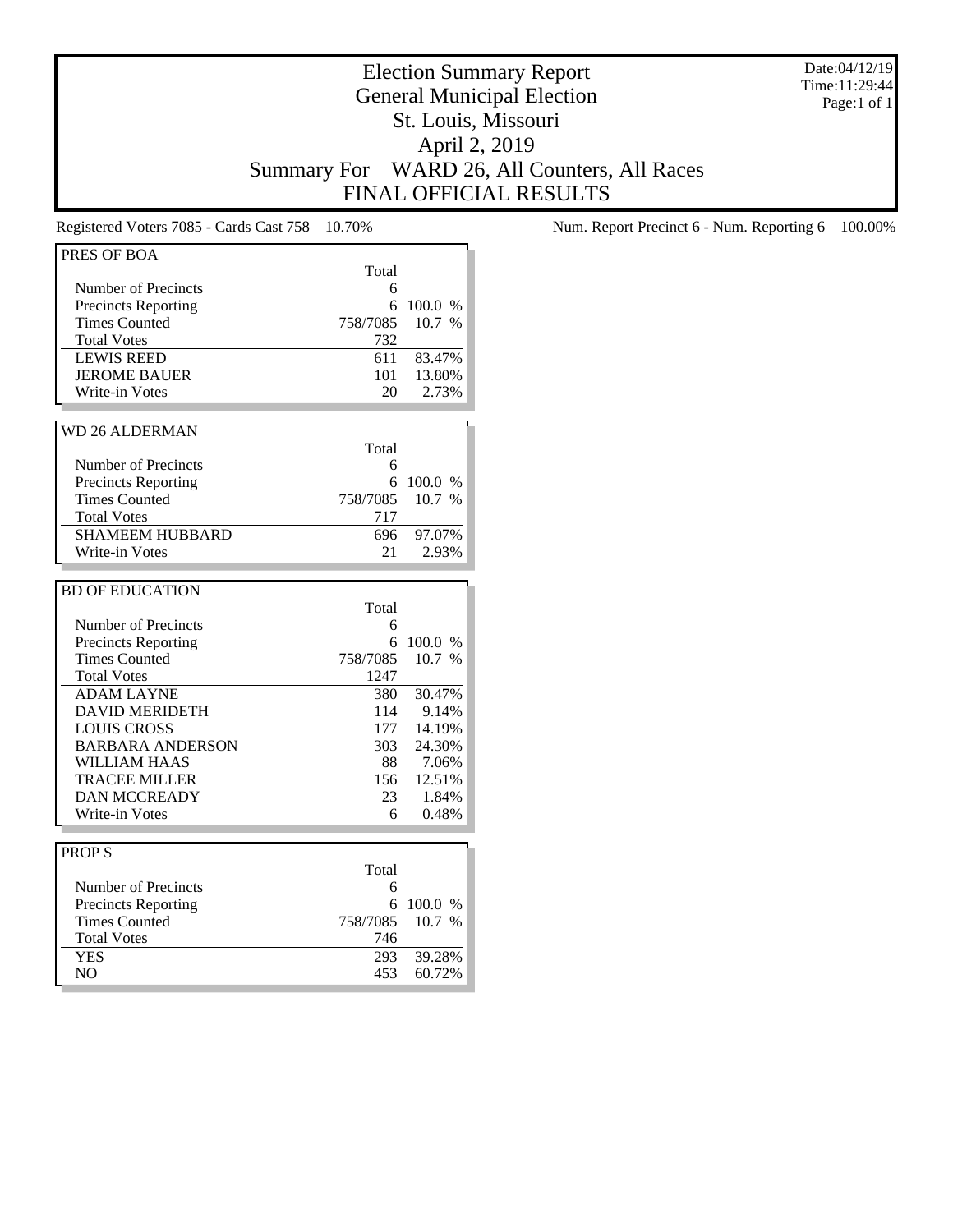Date:04/12/19 Time:11:29:47 Page:1 of 1

# Election Summary Report General Municipal Election St. Louis, Missouri April 2, 2019 Summary For WARD 27, All Counters, All Races FINAL OFFICIAL RESULTS

| PRES OF BOA                |          |               |
|----------------------------|----------|---------------|
|                            | Total    |               |
| Number of Precincts        | 8        |               |
| <b>Precincts Reporting</b> | 8        | 100.0%        |
| <b>Times Counted</b>       | 577/7428 | 7.8 %         |
| <b>Total Votes</b>         | 564      |               |
| <b>LEWIS REED</b>          | 512      | 90.78%        |
| <b>JEROME BAUER</b>        | 38       | 6.74%         |
| Write-in Votes             | 14       | 2.48%         |
|                            |          |               |
| <b>BD OF EDUCATION</b>     |          |               |
|                            | Total    |               |
| Number of Precincts        | 8        |               |
| <b>Precincts Reporting</b> | 8        | 100.0%        |
| <b>Times Counted</b>       | 577/7428 | 7.8 %         |
| <b>Total Votes</b>         | 882      |               |
| <b>ADAM LAYNE</b>          | 198      | 22.45%        |
| <b>DAVID MERIDETH</b>      | 60       | 6.80%         |
| <b>LOUIS CROSS</b>         | 112      | 12.70%        |
| <b>BARBARA ANDERSON</b>    | 259      | 29.37%        |
| WILLIAM HAAS               | 86       | 9.75%         |
| <b>TRACEE MILLER</b>       | 151      | 17.12%        |
| <b>DAN MCCREADY</b>        | 11       | 1.25%         |
| Write-in Votes             | 5        | 0.57%         |
|                            |          |               |
| <b>PROPS</b>               |          |               |
|                            | Total    |               |
| Number of Precincts        | 8        |               |
| <b>Precincts Reporting</b> | 8        | 100.0<br>$\%$ |
| <b>Times Counted</b>       | 577/7428 | 7.8 %         |
| <b>Total Votes</b>         | 559      |               |
| <b>YES</b>                 | 178      | 31.84%        |
| N <sub>O</sub>             | 381      | 68.16%        |

Registered Voters 7428 - Cards Cast 577 7.77% Num. Report Precinct 8 - Num. Reporting 8 100.00%